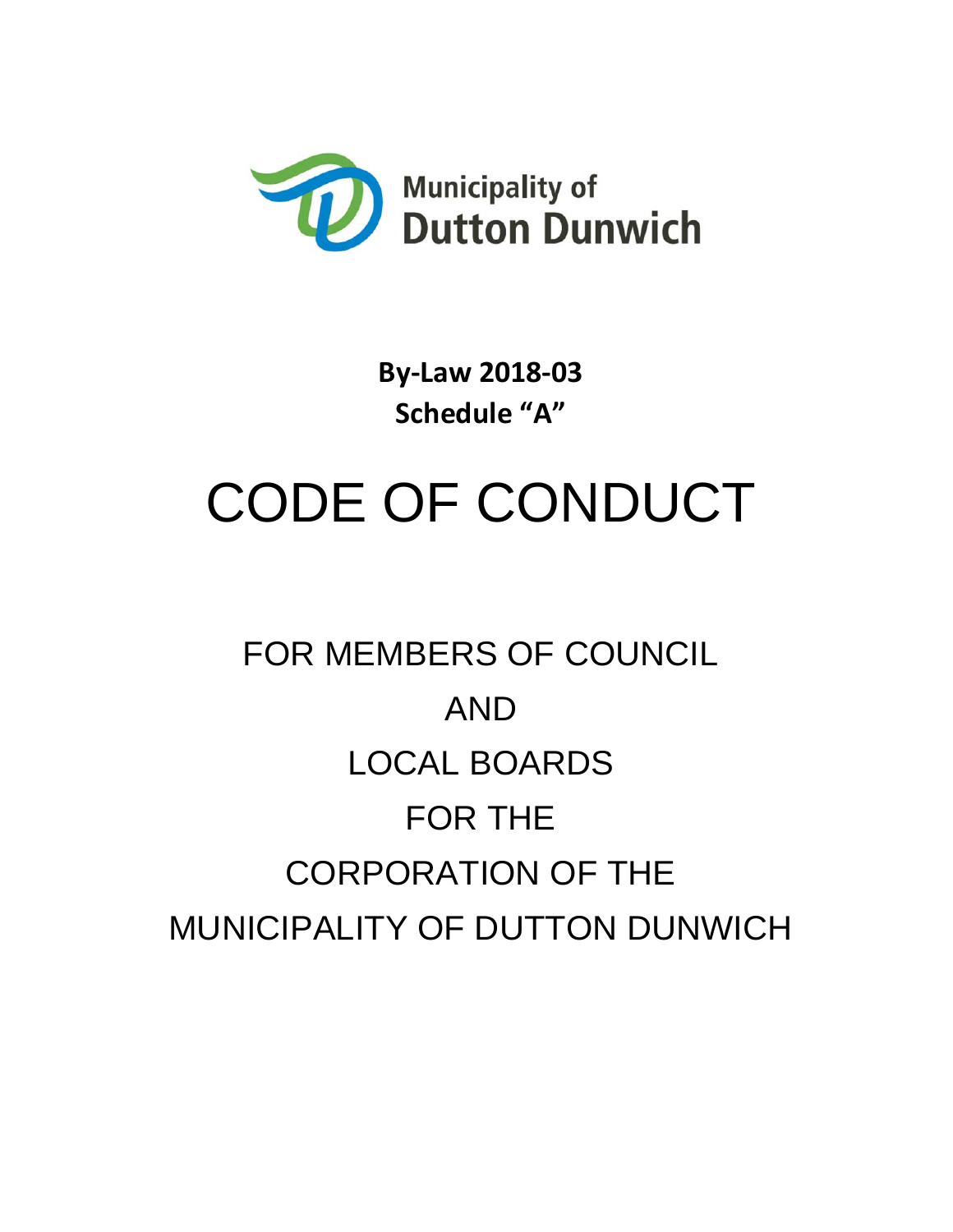### **Table of Contents**

| PART 8: INTERACTION WITH THE PUBLIC, OTHER MEMBERS and MUNICIPAL STAFF  8         |  |
|-----------------------------------------------------------------------------------|--|
|                                                                                   |  |
|                                                                                   |  |
|                                                                                   |  |
|                                                                                   |  |
|                                                                                   |  |
|                                                                                   |  |
|                                                                                   |  |
|                                                                                   |  |
|                                                                                   |  |
|                                                                                   |  |
|                                                                                   |  |
|                                                                                   |  |
|                                                                                   |  |
| PART 20: OTHER COMPLAINCE/ENFORCEMENT RIGHTS BEYOND THE REFERRAL TO THE INTEGRITY |  |
|                                                                                   |  |
|                                                                                   |  |
|                                                                                   |  |
|                                                                                   |  |
|                                                                                   |  |
|                                                                                   |  |
|                                                                                   |  |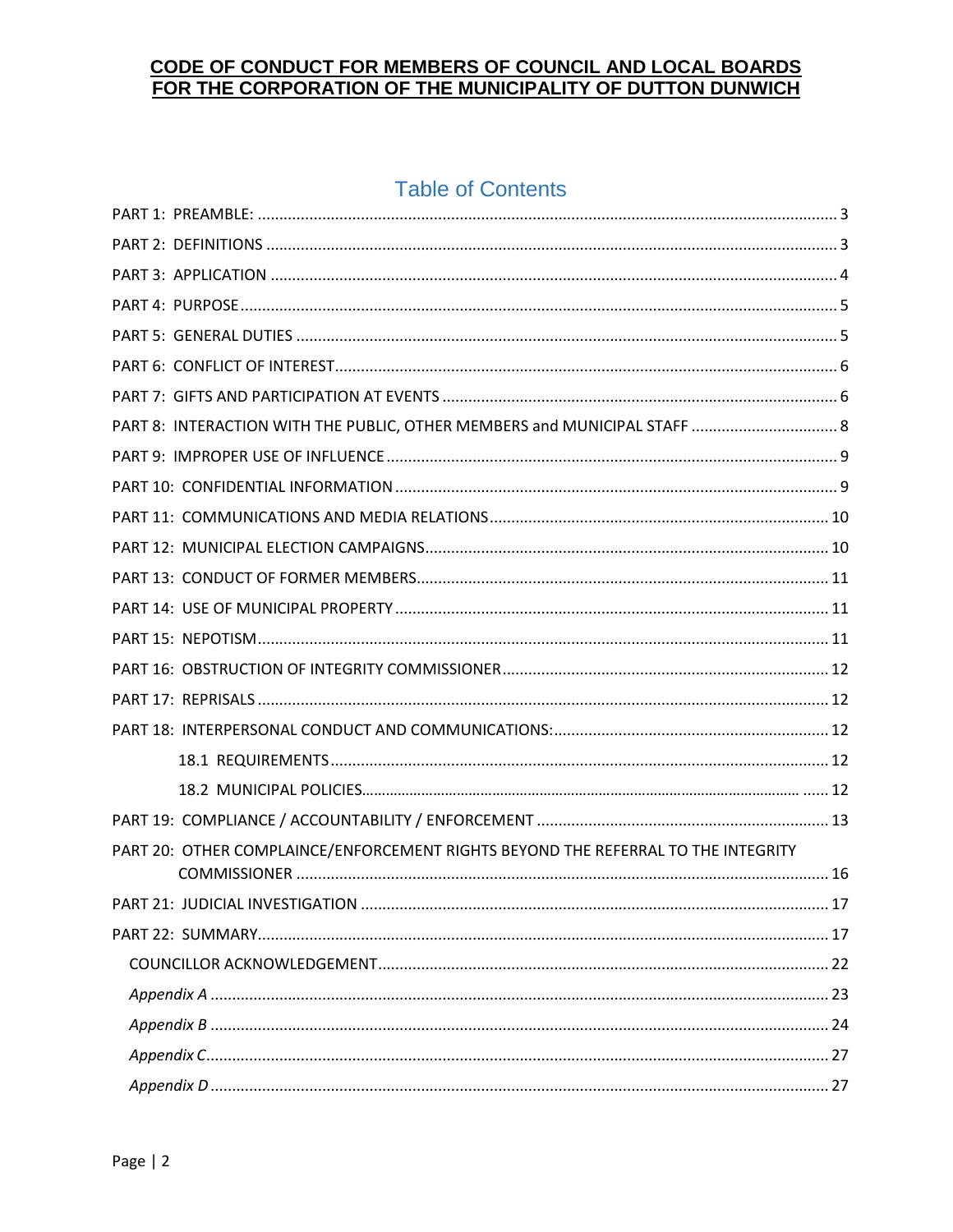#### <span id="page-2-0"></span>**PART 1: PREAMBLE**

Members have important obligations and responsibilities to those they represent, service and interact with in connection with carrying out the roles and duties attending a Member's office.

The purpose and intent of this Code of Conduct is as follows:

- (i) To establish guidelines for ethical conduct required of Members;
- (ii) To establish guidelines to encourage and ensure interpersonal conduct, communications and interactions consistent with legal requirements (i.e. *Occupational Health and Safety Act, Ontario Human Rights Code*); and
- (iii) To provide mechanisms to ensure accountability and compliance with the required ethical and interpersonal conduct standards of this Code of Conduct.

#### <span id="page-2-1"></span>**PART 2: DEFINITIONS**

- 2.1 "Censure" means an official expression of disapproval or condemnation.
- 2.2 "CAO/Clerk" shall mean an Employee authorized to act as the Chief Administrative Officer/Clerk of the Municipality.
- 2.3 "Closed Meeting" shall mean a meeting or part of a meeting of Council not open to the public in accordance with the *Municipal Act, 2001*, S.O. 2001, Chapter 25, as amended.
- 2.4 "Committee" shall mean a Committee established by Council.
- 2.5 "Complaint" shall mean an alleged violation of this Code.
- 2.6 "Confidential Information" includes information in the possession of the Municipality that the Municipality is prohibited from disclosing under the *Municipal Freedom of Information and Protection of Privacy Act*, the *Personal Health Information Protection Act, 2004* and other applicable legislation. Confidential Information also means any information that is of a personal nature to Municipal employees or clients or information that is not available to the public and that, if disclosed, could result in loss or damage to the Municipality or could give the person to whom it is disclosed an advantage. Confidential Information includes items disclosed or discussed at closed sessions of Council and Committee meetings.
- 2.7 "Council" shall mean the elected officials who constitute municipal council for the Corporation of the Municipality of Dutton Dunwich.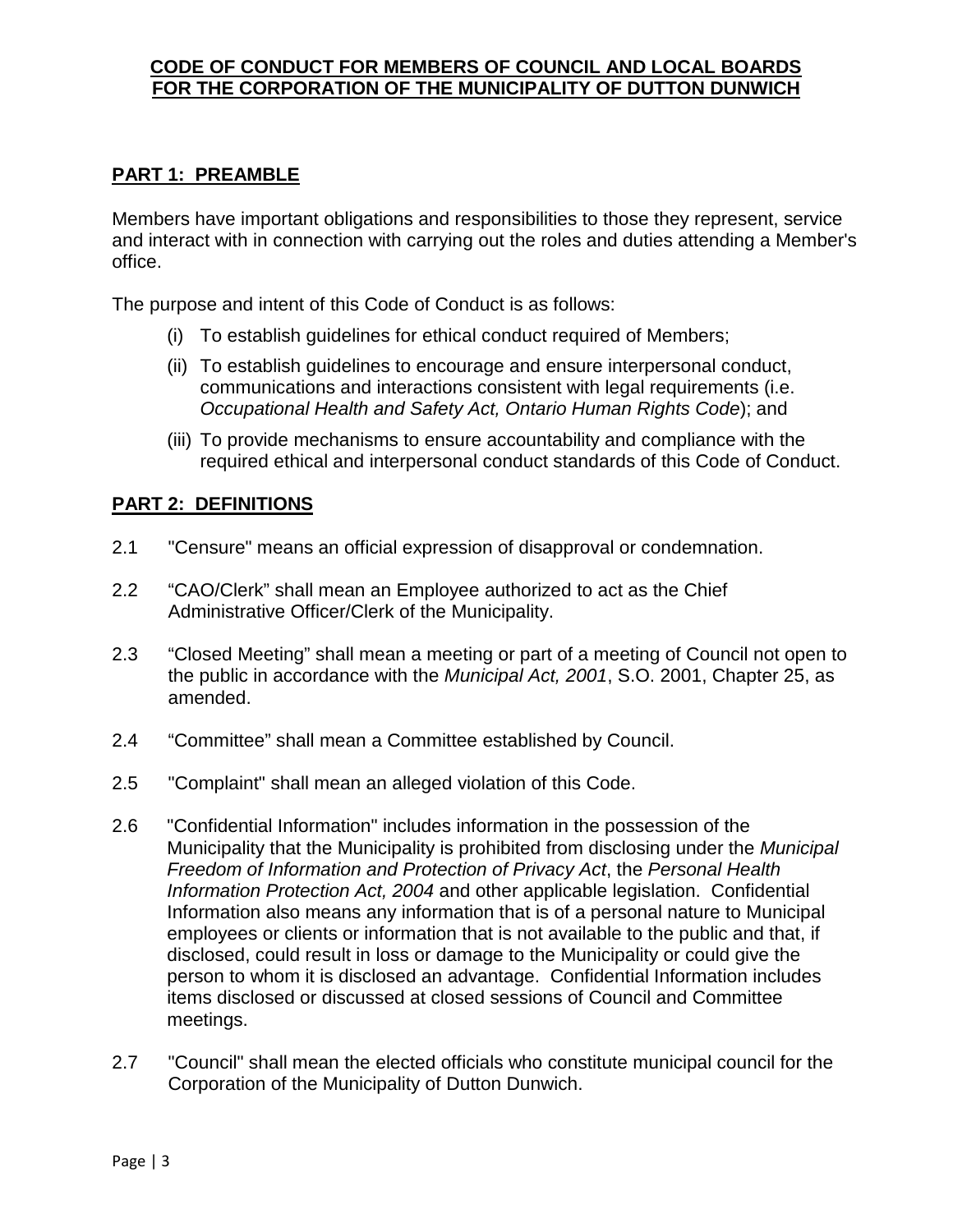- 2.8 "Employee" shall mean a person employed by the Municipality, including those employed on personal service contracts and volunteers, but does not include members of Council.
- 2.9 "Gift" includes any cash or monetary equivalent fee, object of value, service, forbearance, preferential treatment or personal benefit received from a third party.
- 2.10 "Good Faith" shall mean accordance with standards of honesty, trust and sincerity as practiced and understood within the community of Dutton Dunwich.
- 2.11 "Integrity Commissioner" shall mean a person appointed by Council to provide independent and consistent complaint investigation and resolution respecting the application of the Code of Conduct, and as defined by Municipal By-Law No. 2018-02 of 2018 ("Integrity Commissioner By-Law").
- 2.12 "Immediate Relative" shall mean a parent, child, sister, brother, sister-in-law, brother-in-law, father-in-law, mother-in-law, as well as step-relationships.
- 2.13 "Lobby" or "lobby" shall mean to communicate with a member outside of a public process about matters of interest or benefit to the lobbyist and their client business organization. Communication may be about a bylaw or resolution on any matter that requires a decision by Council, a local board, or delegated decision-maker and includes matters regarding policies or programs, the purchase of goods and services and the awarding of contracts, applications for a service grant, planning approval, or other licence.
- 2.14 "Media" includes any entity such as radio, television, newspaper, magazine, websites, blogs, social media, twitter feeds or other vehicles for the public dissemination of information.
- 2.15 "Member" means any member of Council, and includes the Mayor and any member of the public appointed to a committee or advisory board.
- 2.16 "Meeting" shall mean any regular, special or other meeting of Council.
- 2.17 "Pecuniary Interest" shall mean an interest that has a direct or indirect financial impact or as defined under the *Municipal Conflict of Interest Act*, as amended.
- 2.18 "Spouse" shall mean the person to whom a Member is married or with whom the Member is living in a conjugal relationship.

#### <span id="page-3-0"></span>**PART 3: APPLICATION**

3.1 This Code of Conduct applies to the Mayor, the Deputy Mayor and all Members of Council and members of the public appointed to committees and advisory boards.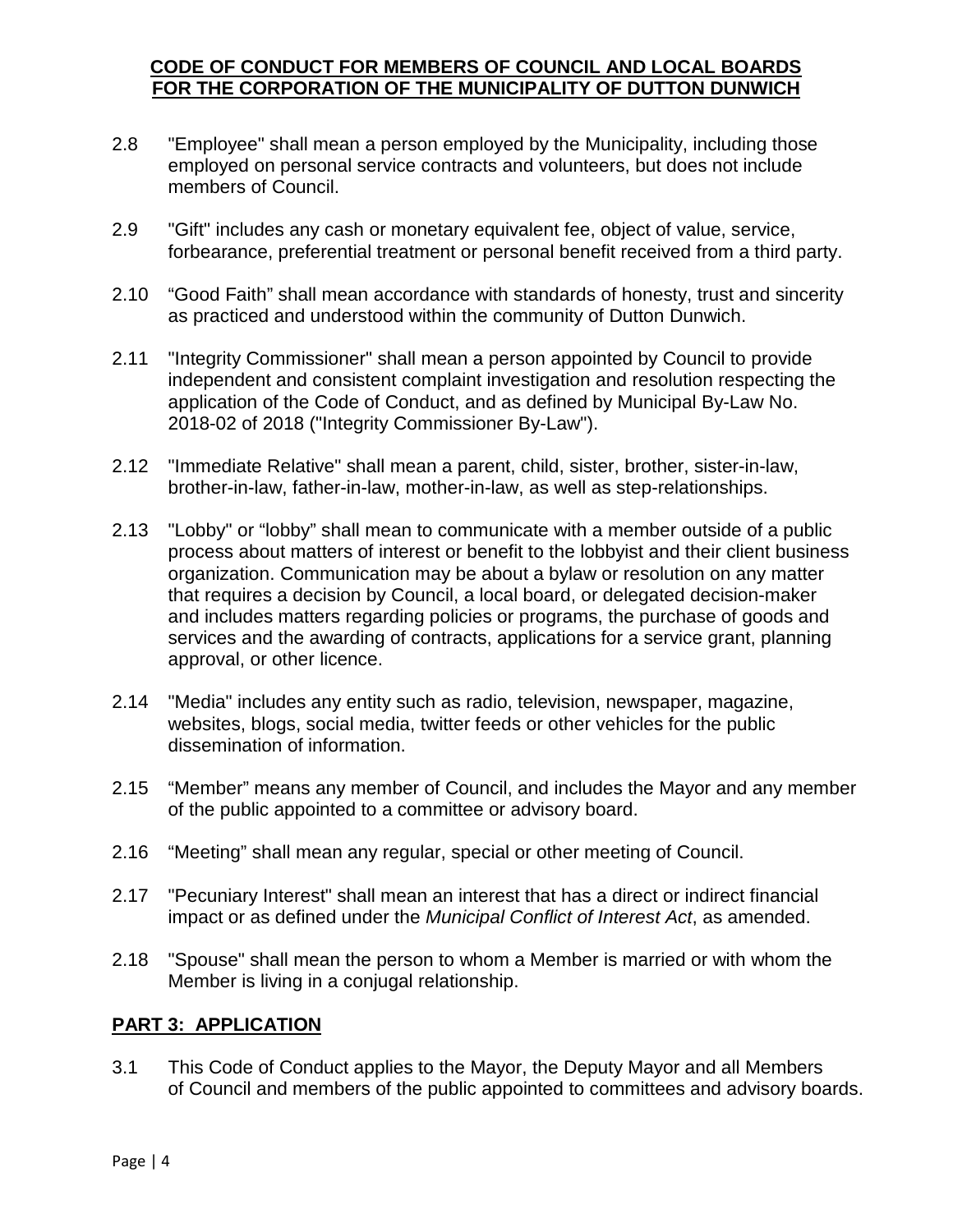#### <span id="page-4-0"></span>**PART 4: PURPOSE**

- 4.1 A Member's conduct and behavior in terms of ethics and interpersonal conduct and communications are regulated by legislative acts including but not limited to:
	- *a) Criminal Code of Canada*;
	- b) *Human Rights Code*;
	- *c) Municipal Act, 2001;*
	- d) *Municipal Conflict of Interest Act*;
	- e) *Municipal Freedom of Information and Protection of Privacy Act*;
	- f) *Municipal Elections Act, 1996*;
	- g) *Personal Health Information Protection Act, 2004*;
	- h) *The Public Inquiry Act; and,*
	- i) *The Occupational Health and Safety Act.*

#### <span id="page-4-1"></span>**PART 5: GENERAL DUTIES**

- 5.1 It shall be the duty of all Members to abide by all applicable legislation, policies and procedures pertaining to their position as a Member.
- 5.2 Members shall at all times serve and be seen to serve their constituents in a conscientious and diligent manner.
- 5.3 Members will conduct their dealings with each other in ways that maintain public confidence in the position to which they have been elected or appointed. Members will be open and honest, focus on issues rather than personalities, and avoid aggressive, offensive or abusive conduct.
- 5.4 Members shall accurately and adequately communicate the attitudes and decisions of the Council even if they disagree with Council's decision, such that respect for the decision making processes of Council is fostered.
- 5.5 Members shall conduct themselves at all Council and Committee Meetings with decorum, in accordance with the Municipality of Dutton Dunwich's Procedural By-Law.
- 5.6 In accordance with the *Municipal Act, 2001* and the *Municipal Conflict of Interest Act*, every Member shall exercise his or her power and discharge his or her official duties in accordance with the following guiding principles:
	- a) Seek to advance the common good of the Municipality of Dutton Dunwich;
	- b) Exercise care, diligence and skill that a reasonably prudent person would exercise in similar circumstances;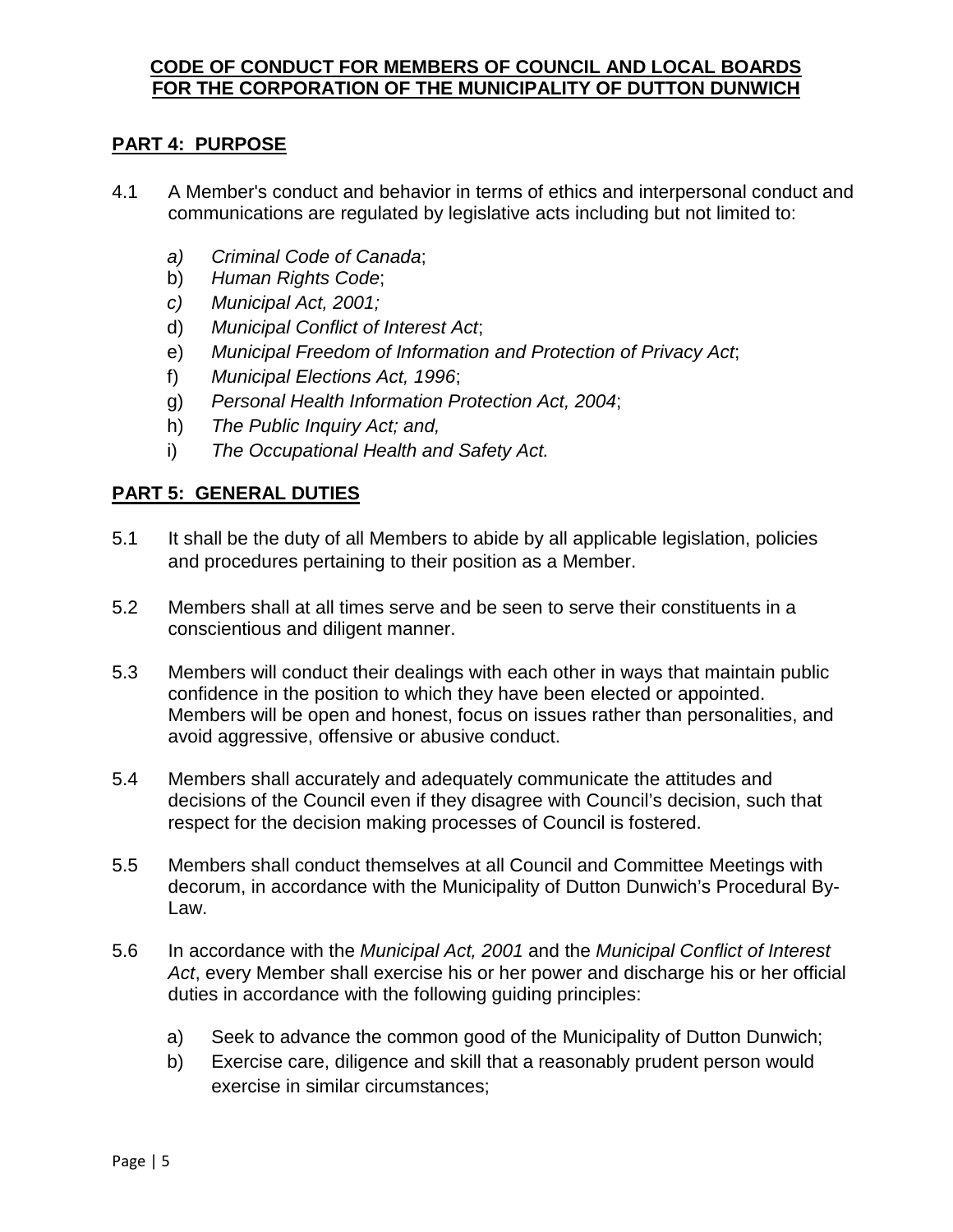- c) Exercise his or her powers only for the purposes for which they were intended; and,
- d) Truly, faithfully and impartially exercise his or her office to the best of his or her knowledge and ability.

#### <span id="page-5-0"></span>**PART 6: CONFLICT OF INTEREST**

- 6.1 Members have strict obligations to avoid conflicts of interest by taking the following steps whenever a member has a direct or indirect pecuniary interest in any matter that is before Council in a meeting where the member is present:
	- (i) disclose the general nature of the member's interest prior to any consideration of the matter in the meeting;
	- (ii) refrain from participating in the discussion of the matter or in any vote on the matter; and,
	- (iii) refrain from attempting to influence the voting on the matter or question, before, during or after the meeting.
- 6.2 All members have important ethical and statutory obligations to adhere to the steps outlined above to ensure avoidance of any conflict of interest in connection with carrying out the obligations of the Member's office. Each Member must declare the conflict of interest and general nature thereof verbally at the beginning of each meeting and provide the CAO/Clerk with the signed declaration in accordance with *Appendix D* attached.
- 6.3 While the Integrity Commissioner may provide general interpretation of the Municipal Conflict of Interest Act (MCIA), it is expected that members seek independent legal advice on a specific question of individual compliance with the Act.
- 6.4 Members shall be responsible for ensuring that they are familiar with the *Municipal Conflict of Interest Act*. If, upon review by the Integrity Commissioner, a complaint is deemed to be a matter covered by the *Municipal Conflict of Interest Act*, the Integrity Commissioner shall advise the complainant, with an explanation, in writing, and an investigation may be conducted in accordance with powers and duties of the integrity commissioner.

#### <span id="page-5-1"></span>**PART 7: GIFTS AND PARTICIPATION AT EVENTS**

7.1 No Member shall solicit or accept any gift or accept or receive a fee, advance, cash or personal benefit that is directly or indirectly connected with the performance of his or her duties of office. For the purposes of this provision any gift provided to a Member's child, parent or spouse with the Member's knowledge shall be deemed to be a gift accepted by that Member;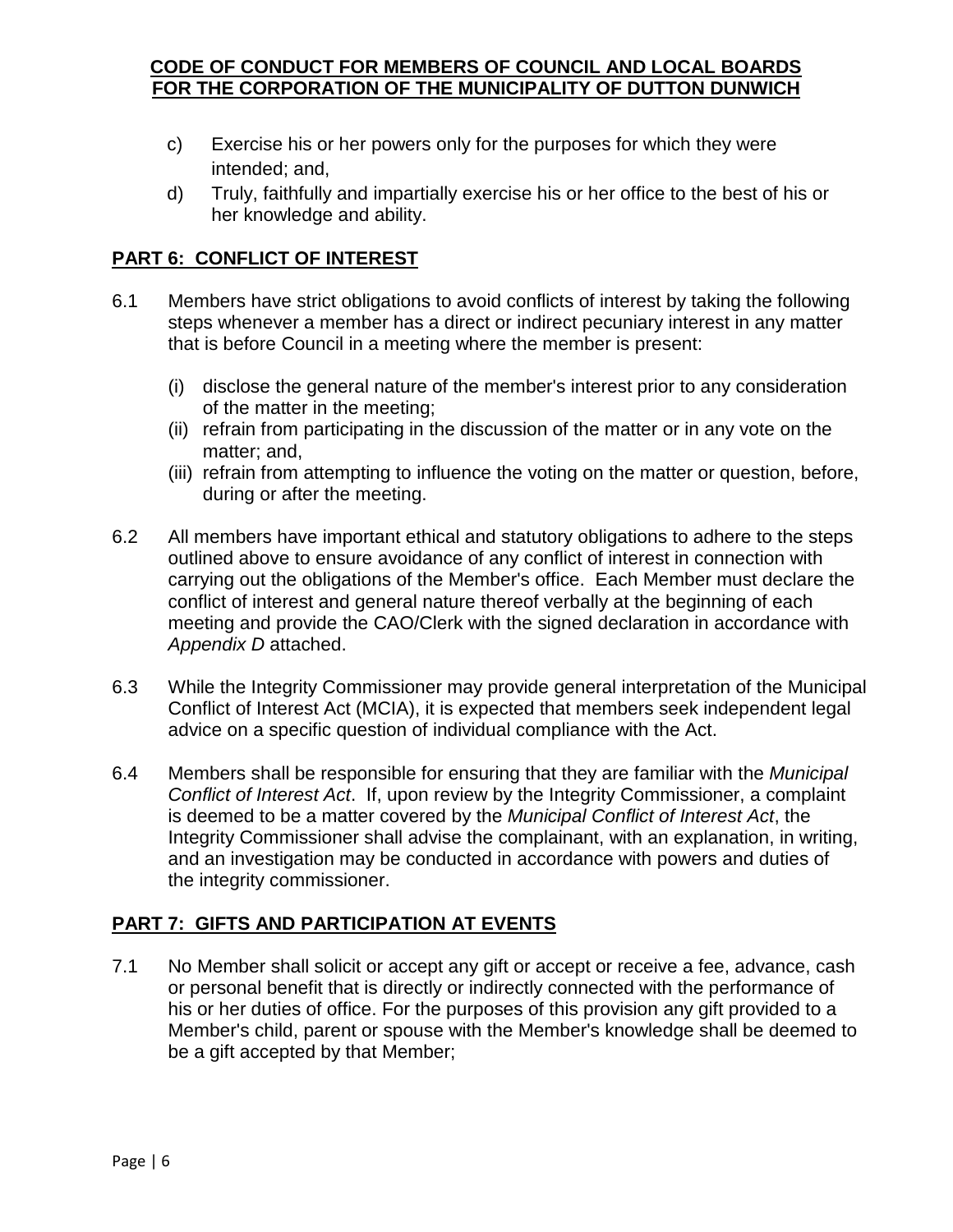- 7.2 The Municipality recognizes that moderate hospitality and participation in charitable non-profit fundraising and business events is an accepted facet of community participation and business relationships. Accordingly, the following types of gifts are recognized as exceptions to the prohibition in Section 7.1:
	- a) gifts that are received as an incident of protocol or social obligation that normally and reasonably accompany the responsibilities of office;
	- b) token gifts such as souvenirs, mementoes and commemorative gifts that are given in recognition of service on a committee for speaking at an event or representing the Municipality at an event;
	- c) food and beverages consumed at lunches dinners charity fundraisers banquets receptions ceremonies or similar events if the Member's attendance serves a legitimate municipal purpose;
	- d) communications to the offices of a Member including subscriptions to newspapers and periodicals;
	- e) compensation authorized by law;
	- f) political contributions that are offered, accepted and reported in accordance with applicable law;
	- g) services provided without compensation by persons volunteering their time;
	- h) gifts of admission to dinner, charity fundraisers, banquets, receptions, ceremonies, cultural events, sporting events, business galas, political events and similar events if the Member's attendance serves a legitimate municipal purpose;
	- i) reasonable payment for participation in or organizing any reception, dinner, gala, golf tournament, or similar event to support charitable causes or a political fundraising event and food, lodging, transportation or entertainment from a not for profit non-government organization;
- 7.3 Within 30 days of receipt of any gift described in Section 7.2, Members shall file a disclosure statement in accordance with the format set forth in *Appendix A*, attached, with the Integrity Commissioner for any gift that exceeds \$200 in value. If the value of any gift described in Section 7.2 exceeds \$500 or if the total value of such gifts received from any one source during one calendar year exceeds \$1,000 the Member shall file a disclosure statement with the Integrity Commissioner within 30 days of the receipt of the gift. Every disclosure statement shall indicate: *Appendix A*.
	- (i) the nature of the gift;
	- (ii) its source and date of receipt;
	- (iii) the circumstances under which it was received; and
	- (iv) its estimated value.
- 7.4 Every disclosure statement to the Integrity Commissioner and as anticipated in 7.3 above shall be a matter of public record.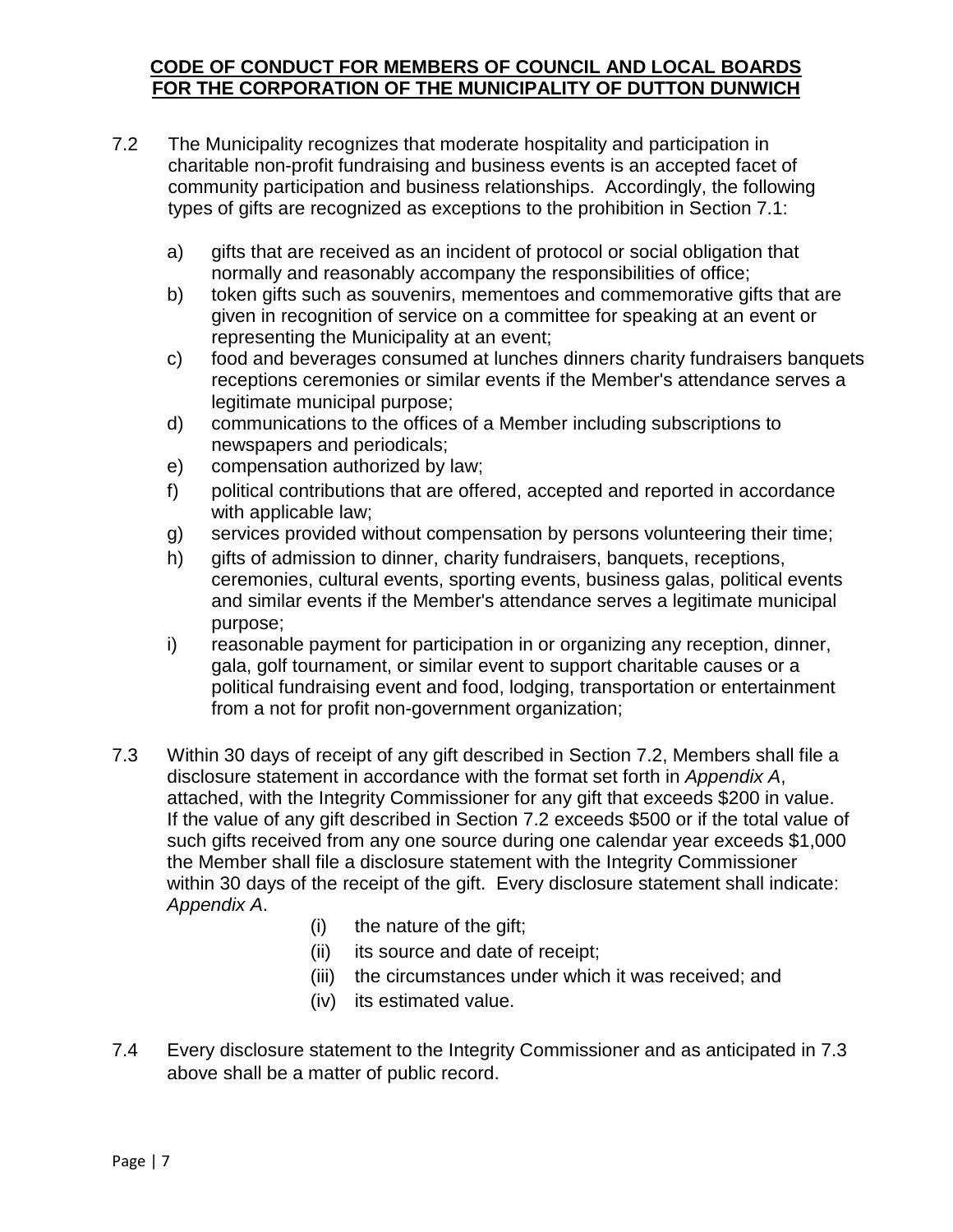- 7.5 The Integrity Commissioner shall report to Council annually on all gifts received by Members that are disclosed in accordance with Section 7.2(j).
- 7.6 The Integrity Commissioner shall examine every disclosure statement filed with him or her to ascertain whether the receipt of the gift might in her or his opinion create a conflict between a private interest and the public duties of the Member.
- 7.7 If the Integrity Commissioner makes a preliminary determination of a conflict, the Member shall be asked to justify receipt of the gift.
- 7.8 If the Integrity Commissioner determines that receipt of the gift was prohibited, he or she shall report the findings to Council.

#### <span id="page-7-0"></span>**PART 8: INTERACTION WITH THE PUBLIC, OTHER MEMBERS and MUNICIPAL STAFF**

- 8.1 Members have a duty to treat members of the public, each other and staff with respect and dignity and without abuse, bullying or intimidation;
- 8.2 Members have a duty to ensure that the Municipality's work environment is safe and free from discrimination and harassment;
- 8.3 Members are to recognize that Employees serve Council and work for the municipal corporation under the direction of the CAO/Clerk. Council directs Employees through its decisions as recorded in the minutes and resolutions of Council. The role of Employees is to provide advice and services that are based on political neutrality, objectivity and professional judgment which may not necessarily reflect the opinion or position of any single Member. Members have no individual capacity to direct Employees to perform specific functions.
- 8.4 Inquiries of Employees from Members should be directed to the CAO/Clerk or the appropriate Department Head.
- 8.5 No Member shall compel Employees to engage in partisan political activities or be subjected to threats, discipline or discrimination for refusing to engage in any such activity.
- 8.6 Members shall show respect for the professional capacities of Municipal Employees. Some Employees have professional credentials (examples: professional engineer, registered nurse) which create separate legal and ethical obligations for those Employees. Members shall refrain from any conduct which may deter, interfere or unduly influence Employees in such a manner as to result in them violating their professional, legal or ethical obligations.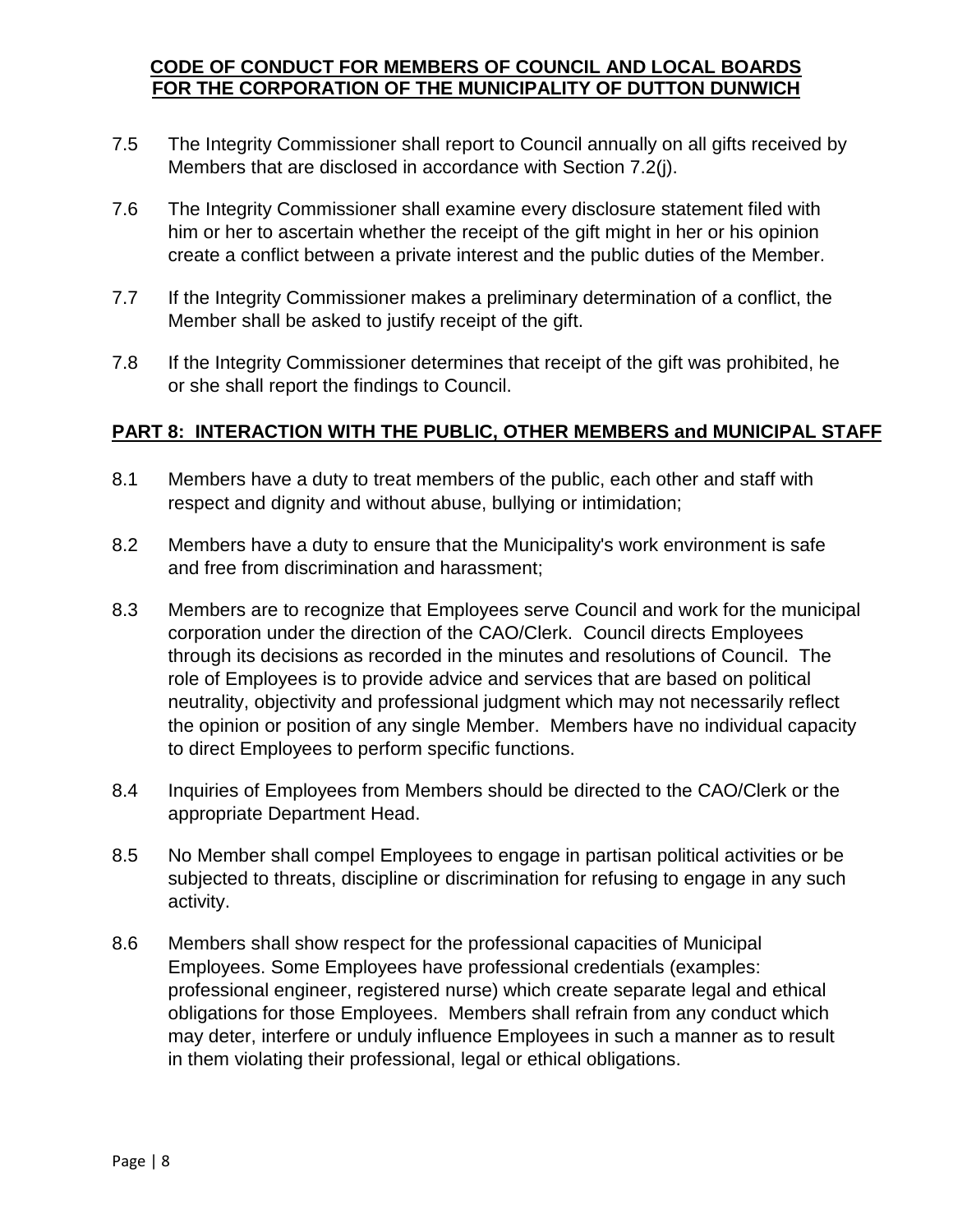8.7 Certain Employees hold positions within the administration of justice. Members shall refrain from making requests or statements or otherwise taking action which may be construed as an attempt to influence the independence of staff working within the administration of justice.

#### <span id="page-8-0"></span>**PART 9: IMPROPER USE OF INFLUENCE**

- 9.1 No Member shall use his or her office to seek to influence any decision made or to be made by Council to the Member's private advantage or to the advantage of another person.
- 9.2 No Member shall use his or her office to seek to influence or interfere with the administration or enforcement of the Municipality's regulatory By-Laws or other laws enforced by the Municipality. Notwithstanding the foregoing, it is recognized that Members of Council may in good faith raise the concerns of residents with Municipal Employees for the purpose of determining if those concerns can be resolved having due regard for the public interest in fair and impartial By-Law enforcement.
- 9.3 All applicants for Municipal positions shall have an equal opportunity to obtain such employment. No Member shall use his or her office to seek to inappropriately influence the hiring of specific individuals for any position within the Municipality.
- 9.4 Nothing in this Section prohibits a Member from providing a reference for an applicant for any position within the Municipality, or offering his or her opinions and voting on any decision to hire a CAO/Clerk.
- 9.5 No Member shall support any cause or third party using the Municipality's corporate logo or the Municipal letterhead in any communication intended to solicit funds without a vote or resolution of Dutton Dunwich Council.

#### <span id="page-8-1"></span>**PART 10: CONFIDENTIAL INFORMATION**

- 10.1 Members shall hold in strict confidence all Confidential Information concerning matters dealt with in-camera. No Member shall release, make public or in any way divulge any such Confidential Information or any aspect of the in-camera deliberations unless expressly authorized by Council or required By-law.
- 10.2 No Member shall release, make public or in any way divulge any such Confidential Information acquired by virtue of his or her office unless expressly authorized by Council or required By-Law. The capacity to release Confidential Information can only be made by a majority of Council, and no individual member of Council has authority to waive this privilege.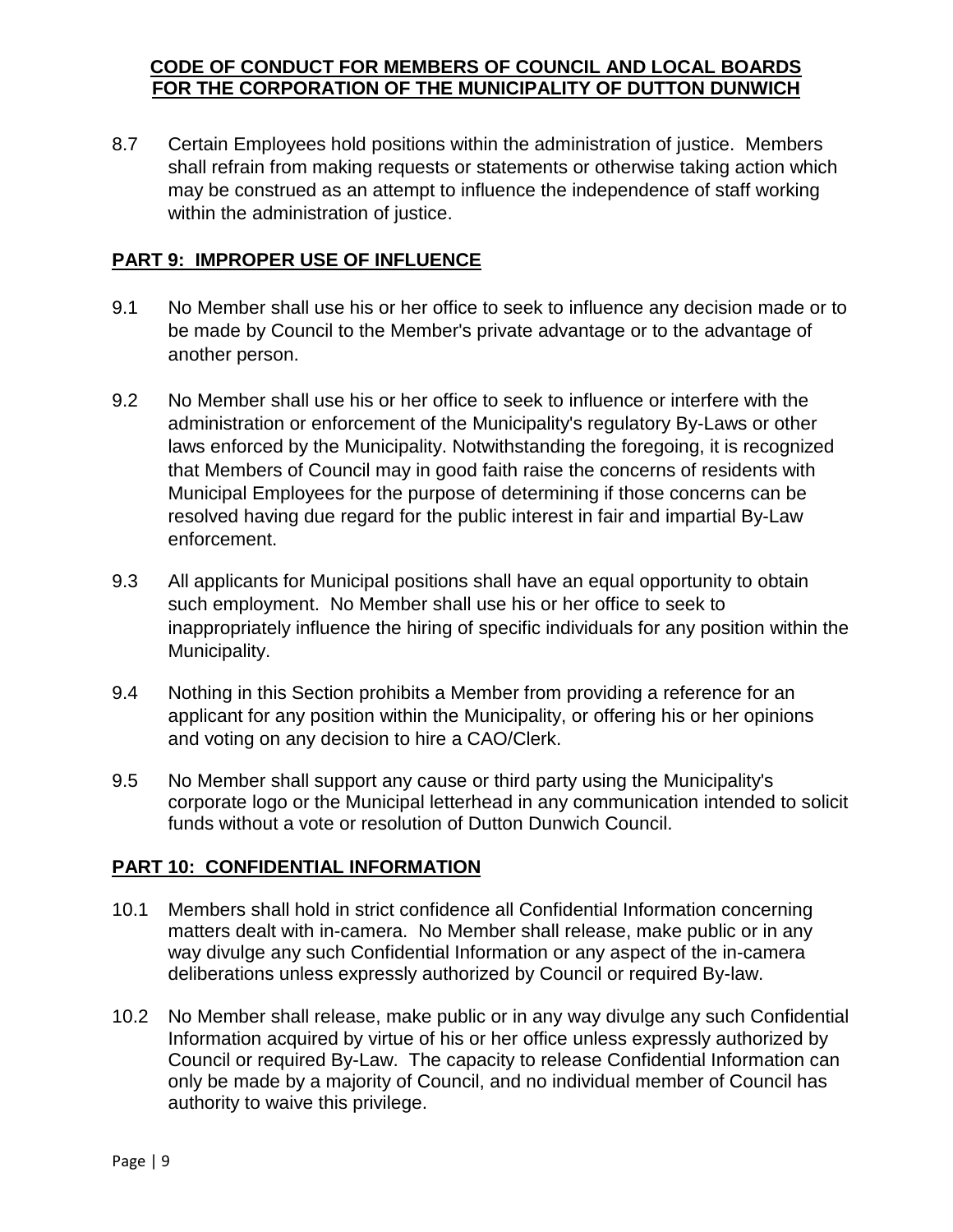- 10.3 No Member shall use information gained in the execution of his or her office that is not available to the general public for any purpose other than his or her official duties.
- 10.4 No Member shall access or attempt to gain access to Confidential Information in the custody of the Municipality except to the extent necessary for the performance of his or her duties as a Member and not prohibited by this Code or any other statute, By-Law or policy.
- 10.5 Members are only entitled to Confidential Information in the possession of the Municipality that is relevant to matters before the Council or Committee. Beyond this entitlement, Members have the same level of access to information as does any other citizen.

#### <span id="page-9-0"></span>**PART 11: COMMUNICATIONS AND MEDIA RELATIONS**

- 11.1 In order to foster respect for the decision making process of Council, Members shall fairly and accurately communicate the decisions of Council, even if they disagree with a majority decision of Council, and/or voted in the minority. Members may publicly express disagreement with a decision, but are to do so in a respectful manner.
- 11.2 In communications with the media, Members shall not indicate, implicitly or explicitly, that they speak on behalf of Council, unless they have been authorized to do so by Council.
- 11.3 Members shall refrain from making disparaging remarks about other Members, members of the public, Employees or Council's process and decisions.

#### <span id="page-9-1"></span>**PART 12: MUNICIPAL ELECTION CAMPAIGNS**

- 12.1 Members of Council are required to comply with the *Municipal Elections Act, 1996*.
- 12.2 No Member shall use Municipal property, including the Municipality's logo, for any election campaign or campaign related activities.
- 12.3 No Member shall undertake campaign related activities on Municipally owned lands, with the exception of the permissible use of campaign signs along road allowances, and in compliance with any local sign By-Laws, as applicable.
- 12.4 No Member shall use the services of Employees in work for his or her (re)election during hours in which those Employees are being paid by the Municipality. The participation of Municipal staff with respect to municipal elections is generally discouraged.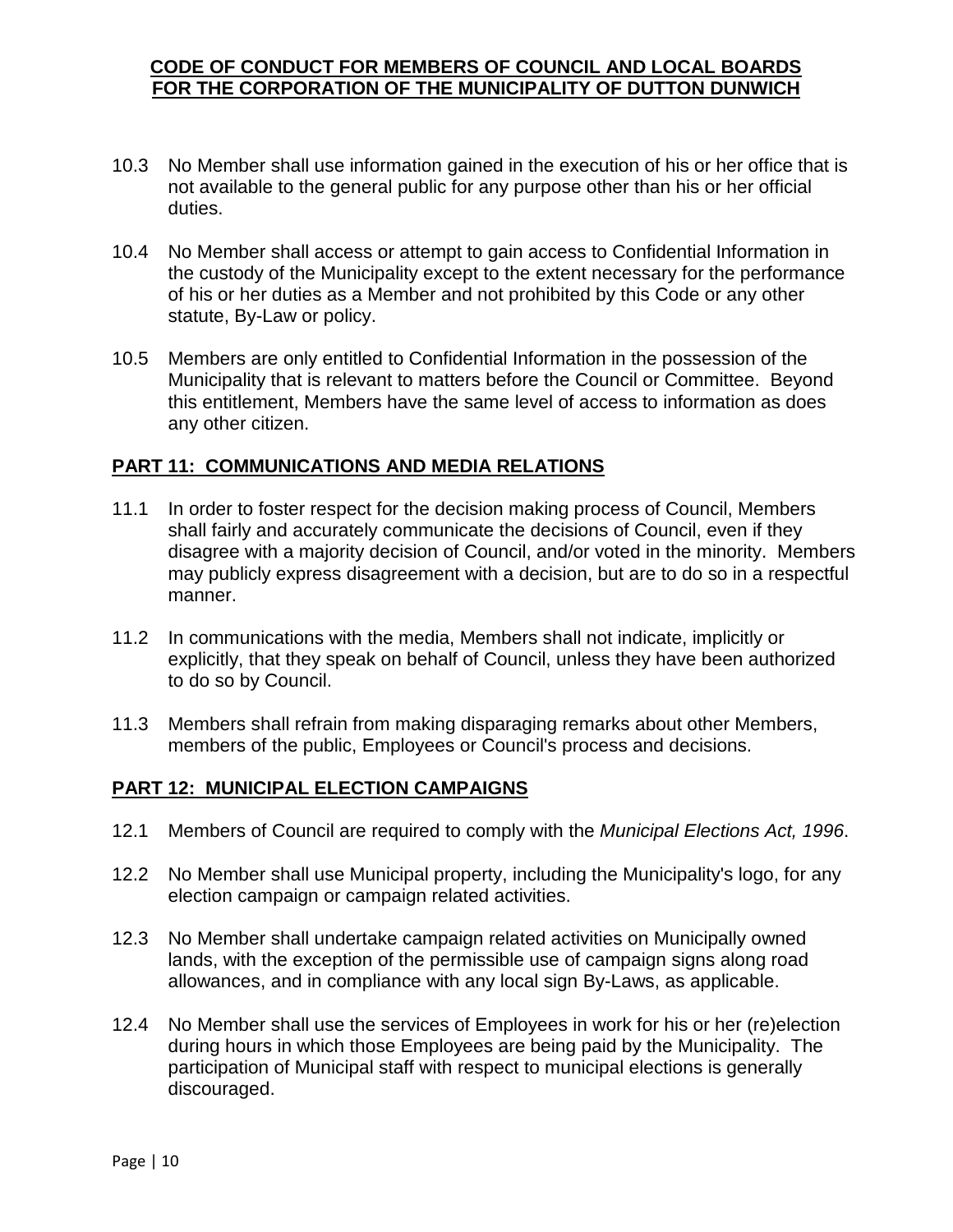#### <span id="page-10-0"></span>**PART 13: CONDUCT OF FORMER MEMBERS**

- 13.1 The Municipality shall not hire or award any contract to any former Member for a period of 12 months from the date the former Member ceased to hold office except where the former Member is the successful bidder through a quote or tender consistent with appropriate Municipal policies.
- 13.2 A former Member may not lobby the Municipality or any Member for a period of 12 months from the date the former Member ceased to hold office.

#### <span id="page-10-1"></span>**PART 14: USE OF MUNICIPAL PROPERTY**

- 14.1 Members may only use Municipal property, including land, facilities, equipment, supplies, services, staff or other resources (for example, Municipally owned materials, computers, networks, websites) for activities directly connected with the discharge of their official Municipal duties or, as appropriate, local municipal duties.
- 14.2 Occasional or incidental personal use of Municipal computers, phones or similar devices and communication systems is acceptable, subject to the provisions of the *Municipal Elections Act*. Such use may also be subject to the *Municipal Freedom of Information and Protection of Privacy Act*.
- 14.3 No Member shall obtain financial gain from the use or sale of Municipallydeveloped intellectual property including inventions, cultural materials, computer programs, technical innovations, or other items capable of being patented, or copyrighted, as all such property remains exclusively that of the Municipality.

#### <span id="page-10-2"></span>**PART 15: NEPOTISM**

- 15.1 No Member shall attempt to influence the hiring or promotion of a Spouse or Immediate Relative.
- 15.2 No Member shall make any decision or participate in the process to hire, transfer, promote, demote, discipline or terminate a Spouse or Immediate Relative.
- 15.3 If a Spouse or Immediate Relative of a Member is an applicant for employment with the Municipality or candidate for promotion or transfer, the Spouse or Immediate Relative will proceed through the usual selection process with no special consideration.
- 15.4 No Member shall place himself or herself in a position where he or she could have influence over their Spouse or Immediate Relative's employment.
- 15.5 No Member shall attempt to use a Spouse or Immediate Relative relationship for financial or other gain.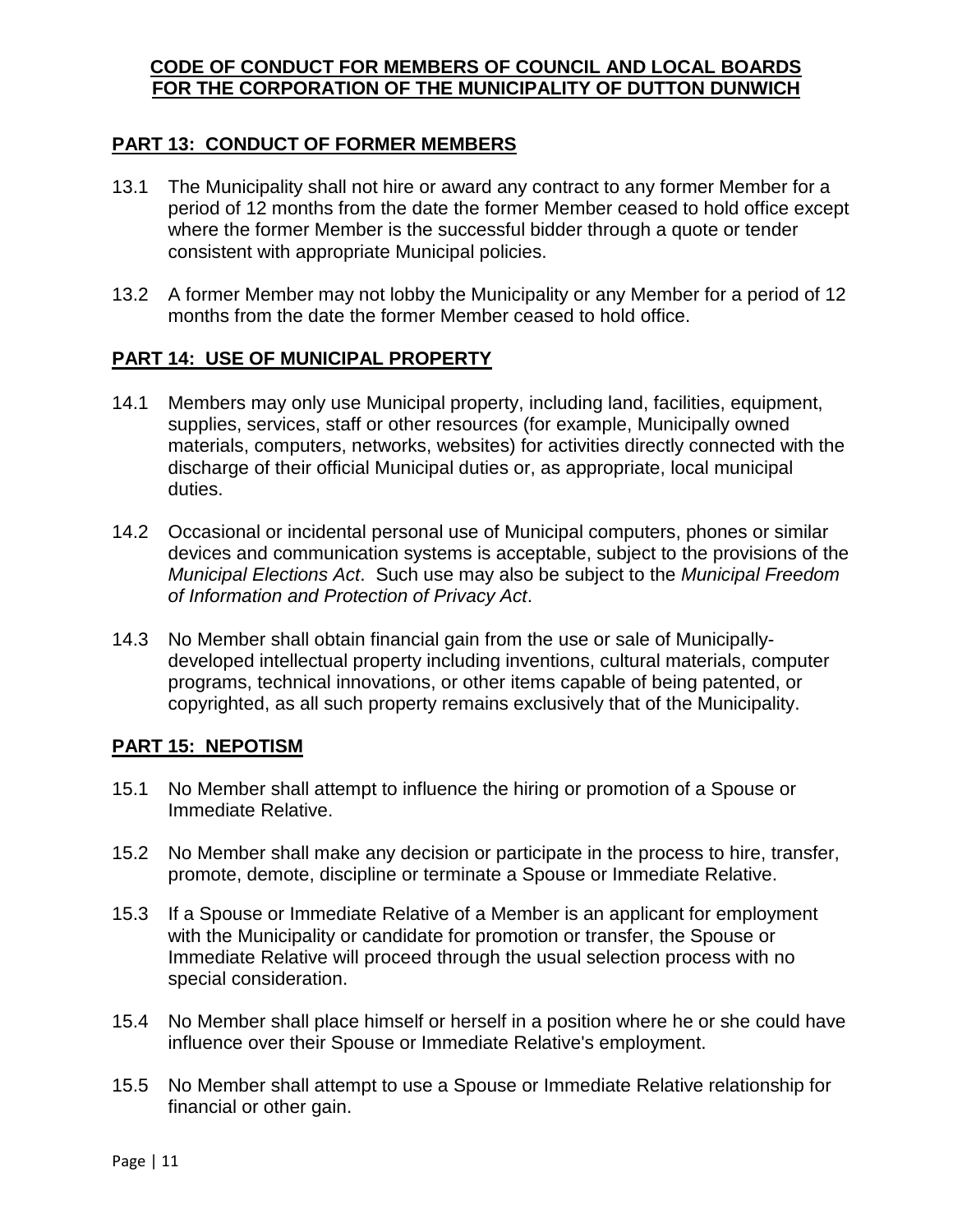#### <span id="page-11-0"></span>**PART 16: OBSTRUCTION OF INTEGRITY COMMISSIONER**

- 16.1 No Member shall obstruct the Integrity Commissioner in the carrying out of their responsibilities.
- 16.2 It is a violation of this Code to obstruct any staff member acting under the instruction of the Integrity Commissioner in applying or furthering the objectives or requirements of this Code, in attempting to gather information or data, or in the general conduct of duties with respect to a Code of Conduct investigation.
- 16.3 Examples of obstruction under sections 16.1 or 16.2 include the destruction of documents, the erasure of electronic documents, withholding or concealing the existence of documents and refusal to respond to inquiries from the Integrity Commissioner within 15 days of receipt of same.

#### <span id="page-11-1"></span>**PART 17: REPRISALS**

17.1 No Member shall seek any reprisal or threaten any reprisal against a complainant or any other person for providing relevant information to the Integrity Commissioner in the course of inquiry pursuant to a complaint.

#### <span id="page-11-3"></span><span id="page-11-2"></span>**PART 18: INTERPERSONAL CONDUCT AND COMMUNICATIONS:**

#### **18.1 REQUIREMENTS**

Members have important legal responsibilities and accountabilities in connection with the tone and substance of interpersonal interactions, conduct or communications pursued in the context of carrying out the activity of a municipal Councillor.

#### **18.2 MUNICIPAL POLICIES**

The purpose of this section of the *Code of Conduct* and the pertinent municipal policies is to ensure that Members governed by this *Code of Conduct* understand and comply with standards of conduct required at law in terms of their interpersonal interactions, communications and conduct.

The Municipal Corporation and Members, as agents of the Municipal Corporation share important obligations for ensuring compliance with required standards of interpersonal conduct and interactions. A failure to adhere to the required Standards of Conduct can expose the Municipality and individual Members to potential liabilities.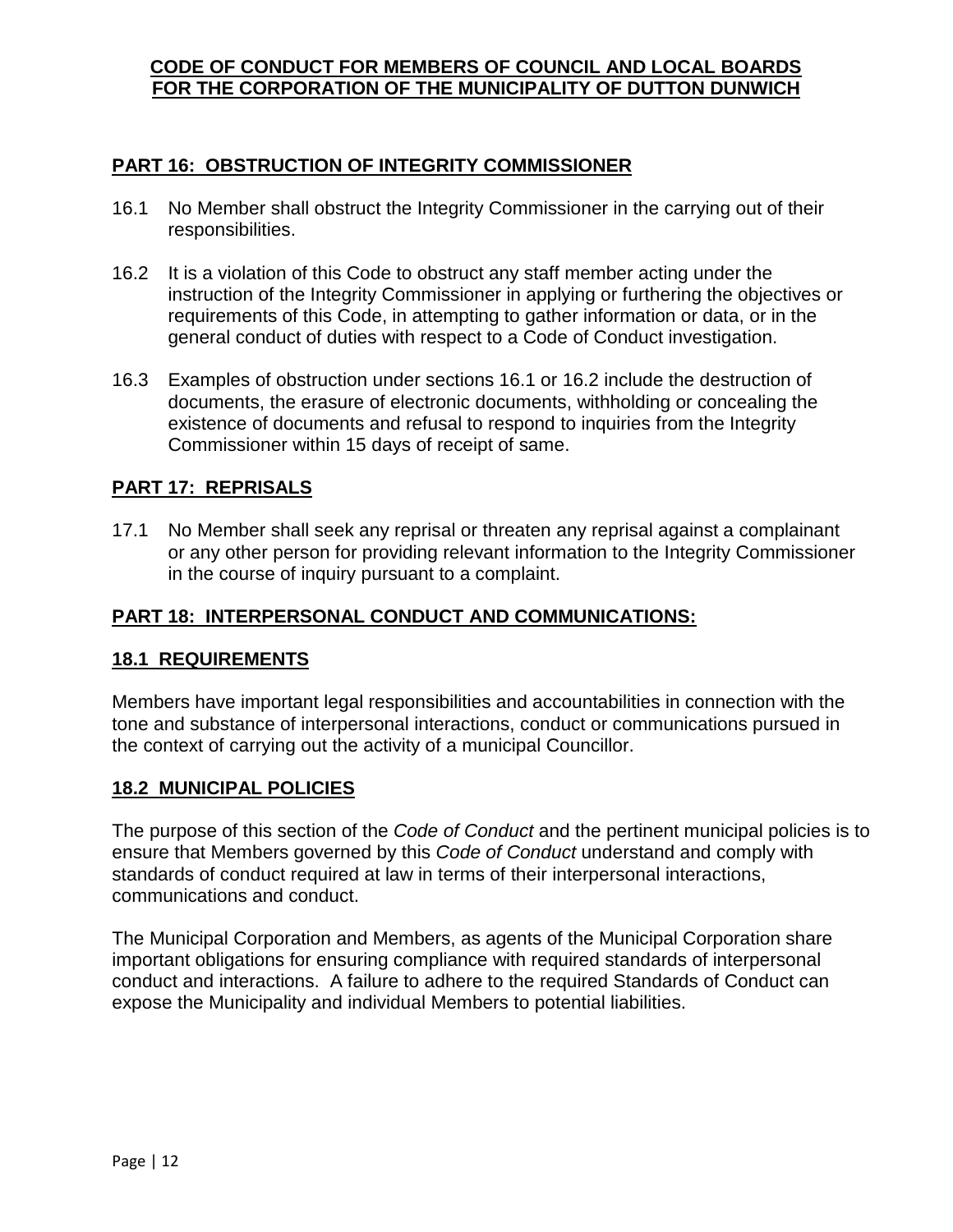#### **I Human Rights Guarantees:** *The Obligation to Treat Every Person with Dignity, Understanding and Respect and Avoid Harassment and Discrimination*

The *Ontario Human Rights Code* extends equality rights guarantees in the context of employment and the delivery of services. A Municipal Government is both an employer and service provider.

As a result the interactions and conduct of Members governed by this *Code of Conduct* generally occur in the context of providing services or interacting with employees.

In connection with such interactions, Members have a legal obligation to ensure adherence to equality rights guarantees. Members have an obligation to ensure that all individuals dealt with are treated with dignity and respect, and not exposed to harassment or discrimination as prohibited by the *Human Rights Code*.

As a Member, your obligations in this regard extend to anyone you deal with in the context of employment or delivery of services; including but not necessarily limited to the following: other Members of Council, Committee Members, Local Board Members, Corporate Employees, individuals providing services, contractors, students, the public.

#### <span id="page-12-0"></span>**PART 19: COMPLIANCE / ACCOUNTABILITY / ENFORCEMENT**

The Municipality has important obligations and interests in ensuring compliance with the ethical and interpersonal conduct standards required of Members by this Code of Conduct.

The Municipality has an interest and obligation to respond to all allegations, complaints or incidents of alleged conduct inconsistent with the standards outlined in this *Code of Conduct* (*and appendiced policies*) in a manner consistent with the interests and legal obligations of the Municipality.

The Municipality recognizes that the Municipality and the Members have a mutual interest in providing and encouraging access to compliance/enforcement mechanisms in connection with the conduct required by this *Code* that deliver objective, independent, skilled and efficient determinations in connection with alleged misconduct by any Member.

The Municipality shall appoint an Integrity Commissioner pursuant to Section 223.3(1) of the *Municipal Act* and, when proclaimed, *Bill 68 "Modernizing Ontario's Municipal Legislation Act, 2017*" to inquire into and determine any alleged non-compliance with the standards of conduct defined in the *Code of Conduct* and to investigate and advise on the (MICA) in March 2019 and thereafter by a Member.

In all circumstances where the Municipality becomes aware of an allegation that a Member has engaged in any prohibited activity or breached any standard of conduct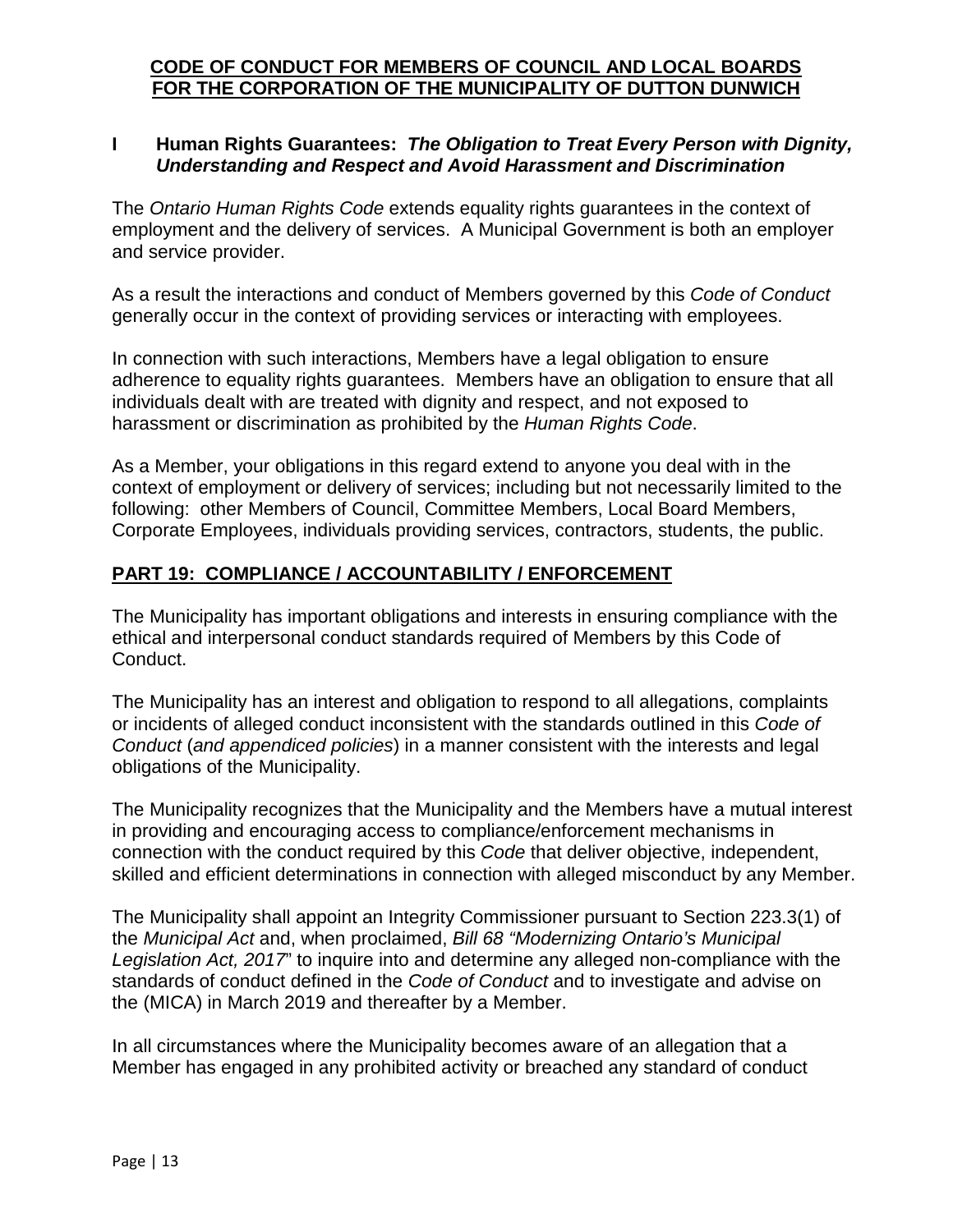outlined in this *Code of Conduct*, whether by informal communications or formal complaints, the matter will be addressed as follows:

- (i) The "informal" complaint procedure attached as *Appendix 1* may be followed but is not mandatory;
- (ii) Any issue of non-compliance with the *Code of Conduct* shall be referred to the Integrity Commissioner through the Complaint Protocol attached as *Appendix 3;*
- (iii) The Integrity Commissioner shall conduct an Inquiry to determine whether the Member has engaged in conduct in contravention of the *Code of Conduct;* (except as in Complaints Prior to an Election)
- (iv) In planning and pursuing the relevant inquiry the Integrity Commissioner may proceed consistent with the procedural aspects of any policies addressing the subject of the alleged infringement and exercise his/her powers under Section 33 and Section 34 of the *Public Inquiries Act;*
- (v) The inquiry pursued by the Integrity Commissioner shall be an independent inquiry; independent of the Municipality or any of its agents, employees or members;
- (vi) Where the Integrity Commissioner determines that he/she has reasonable grounds to believe that there has been a contravention of any other act or the *Criminal Code*, the Integrity Commissioner shall refer the matter to the appropriate authority; suspend his/her inquiry and report the suspension to Council. In these circumstances Council will pursue the necessary steps to ensure that the matter is addressed consistent with the Municipality's obligations at law and any relevant Municipal policies;
- (vii) Where the Integrity Commissioner completes an inquiry and determination of the matter, he/she shall prepare a written report of his/her findings as to whether a Member has contravened the *Code of Conduct*. In preparing the report, the Integrity Commissioner may disclose such matters as are necessary for the reporting to Council. The Report shall be delivered to Council. Where a contravention of the Code is substantiated, Council will impose the Penalty.;
- (viii) The municipality shall consider written reports/findings of the Integrity Commissioner in open session unless otherwise prohibited by another Act eg. (MFIPPA) or regulation;
- (ix) Where the Integrity Commissioner determines that a Member has contravened the *Code of Conduct*, the Integrity Commissioner shall recommend the penalty; such penalty shall be within the remedial parameters defined in the *Municipal Act*;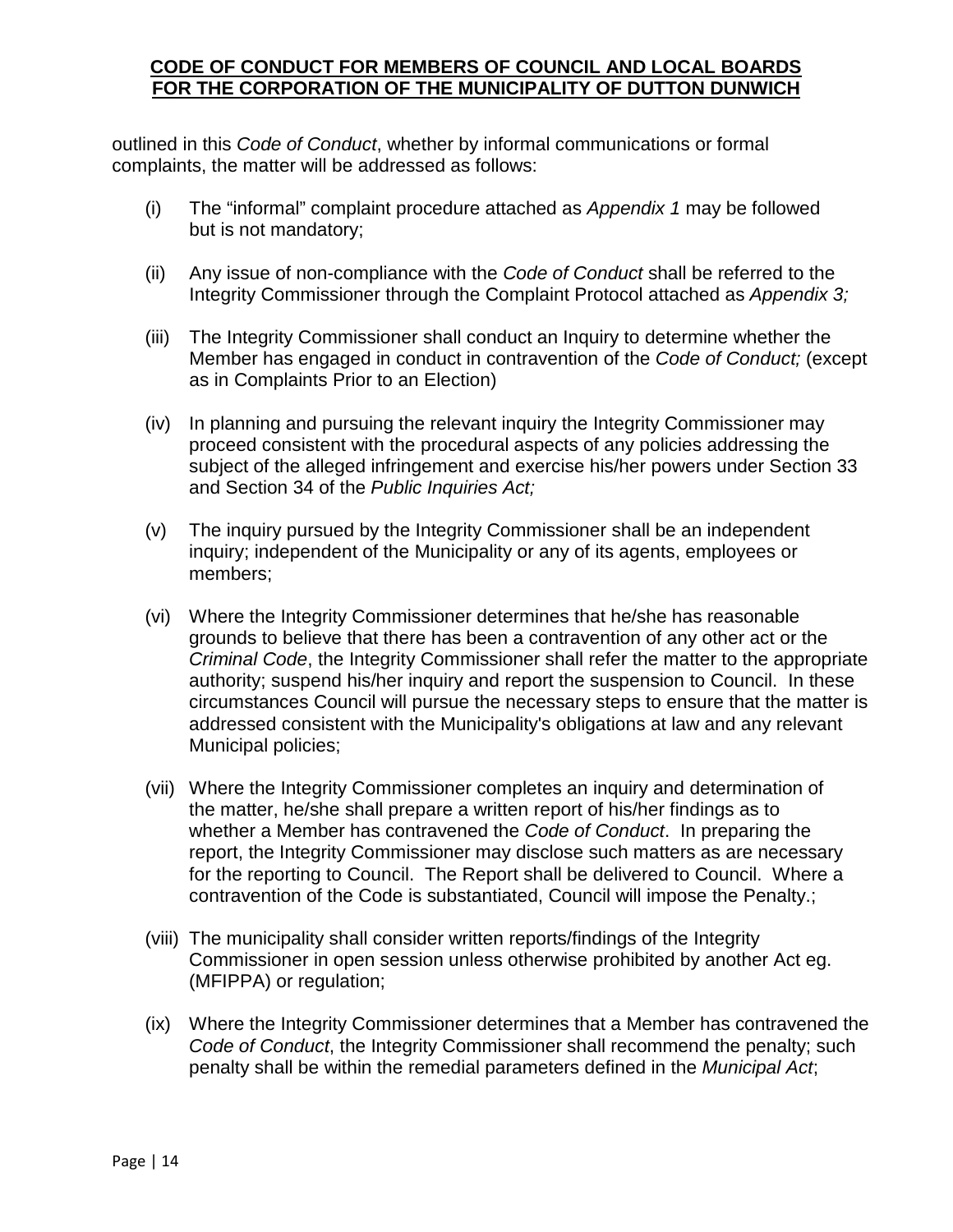- (x) **Penalties:** Where a Member is found to have breached any standard of conduct required by the *Code of Conduct*, the penalty will be determined by the Council on the advice of the Integrity Commissioner. In determining the penalty the Council shall take into consideration the nature and degree of the current breach of the Code and any prior non-compliance with the *Code of Conduct* by the Member.
- (xi) Exception: (Upon proclamation of Bill 68)

Where a Code of Conduct breach is alleged,

- i) the member may take part in the discussion of the matter, including making submissions to council or the local board, as the case may be, and may attempt to influence the voting on any question in respect of the matter, whether before, during or after the meeting. However, the member is not permitted to vote on any question in respect of the matter.
- ii) In the case of a meeting that is not open to the public, the member may attend the meeting or part of the meeting during which the matter is under consideration.

Penalties imposed in connection with breaches of the *Code of Conduct* pursuant to the Code may include:

- 1. A written reprimand; and or;
- 2. Suspension of remuneration paid to a Member with respect to services up to 90-days; and or;

#### Refusal to Conduct Investigation

- 1. If the Integrity Commissioner is of the opinion that the referral of a matter to him or her is frivolous, vexatious or not made in good faith, or that there are no grounds or insufficient grounds for an investigation, the Integrity Commissioner shall not conduct an investigation, or, where that becomes apparent in the course of an investigation, terminate the investigation.
- 2. Complaints referred that are repetitious in nature, not germane to the Code of Conduct in the opinion of the Integrity Commissioner, deemed frivolous and without substance in the opinion of the Integrity Officer, OR, where the complaint is deemed vexatious in the opinion of the Integrity Commissioner, complaints shall not be advanced to an investigation stage.
- 3. Other than in exceptional circumstances, the Integrity Commissioner will not report to Council or a local board (restricted definition) on any complaint described in subsections (1) and (2) except as part of an annual or other periodic report.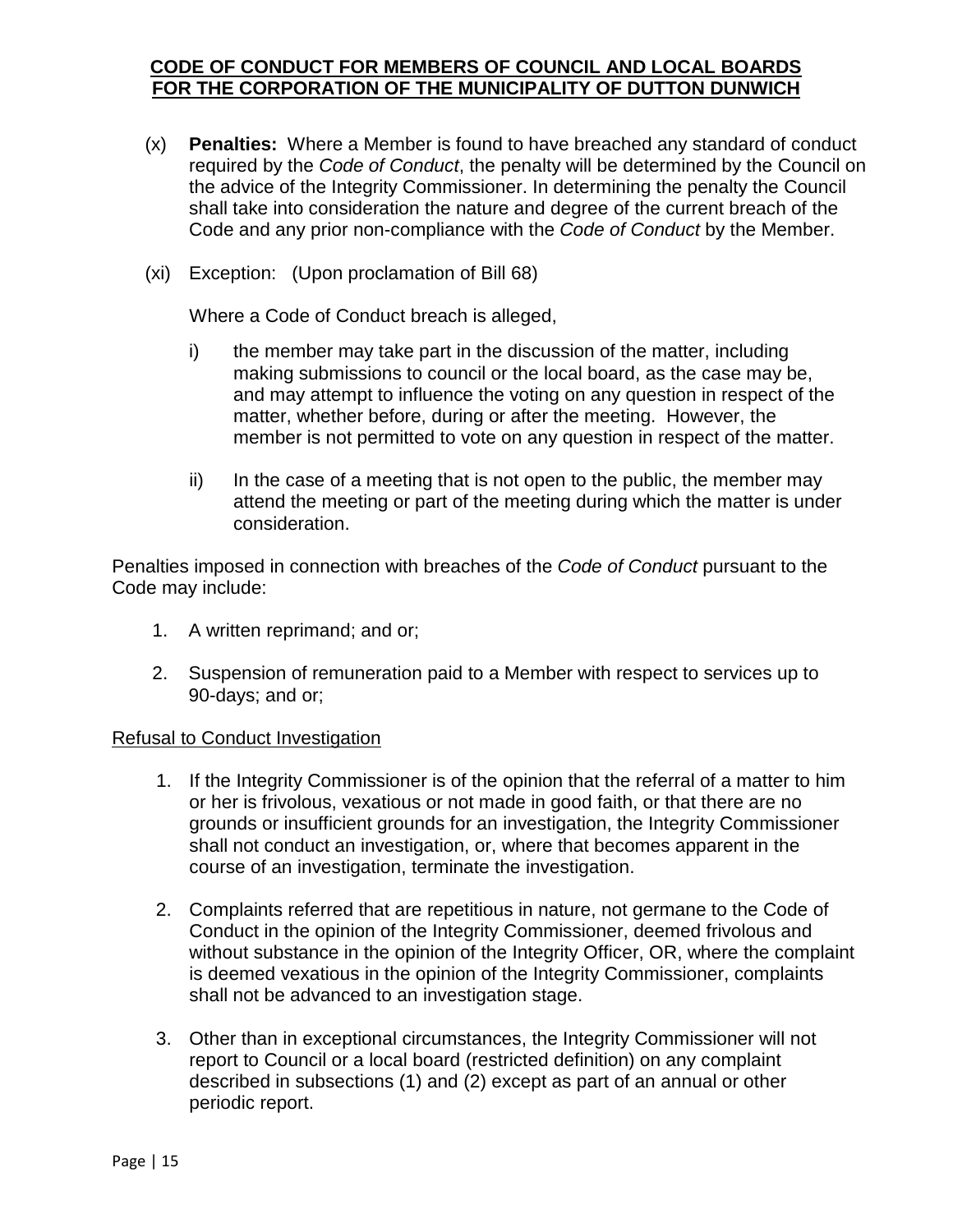4. An application may only be made within six weeks after the applicant became aware of the alleged contravention.

#### Complaints or Reports Prior to Election

No complaint regarding a Member who is a candidate in an election may be accepted by the Integrity Commissioner for review and/or investigation between Nomination Day for a regular election and ending of voting day in any year in which a regular municipal election will be held. The Integrity Commissioner shall hold such complaint in abeyance until after voting day in a regular election year and advise the complainant of the process.

#### <span id="page-15-0"></span>**PART 20: OTHER COMPLAINCE/ENFORCEMENT RIGHTS BEYOND THE REFERRAL TO THE INTEGRITY COMMISSIONER**

While the Municipality encourages complainants, Members and all parties to access and support the use of the Integrity Commissioner as the means of addressing any issues of non-compliance with the *Code of Conduct* by Members, the Municipality has an obligation and commitment to support complainants or potential complainants access to the following processes in connection with allegations of prohibited activity, conduct or communications.

#### **1. Complaints of Harassment (***Code or Personal***), Discrimination, Violence by Employees, Members of Council**

- Access to the procedures committed to in the Municipality's relevant Policies (*i.e. informal resolution, mediation, complaint procedures*);
- Complainants also have a right to file complaints with *the Ontario Human Rights Tribunal* (*in connection with human rights allegations*) and complaints with the *Ministry of Labour* (*in connection with allegations of violence, threats of violence or personal harassment*).

#### **2. Complaints Regarding Allegations of Conduct Regulated by the Criminal Code**

- Complaints can be directed to the Elgin County Detachment of the Ontario Provincial Police to pursue an investigation under Section 122 of the *Criminal Code of Canada* where allegations of fraud or breach of trust are made in connection with a Member carrying out the duties of the office;
- Complaints can be directed to the Elgin County Detachment of the Ontario Provincial Police to pursue an investigation under Section 122 of the Criminal Code of Canada regarding allegations of a Member's involvement in demands for, acceptance of, offering or agreement to accept a loan, reward, benefit or their advantage from any person, in connection with the performance of the duties of the Member in the office;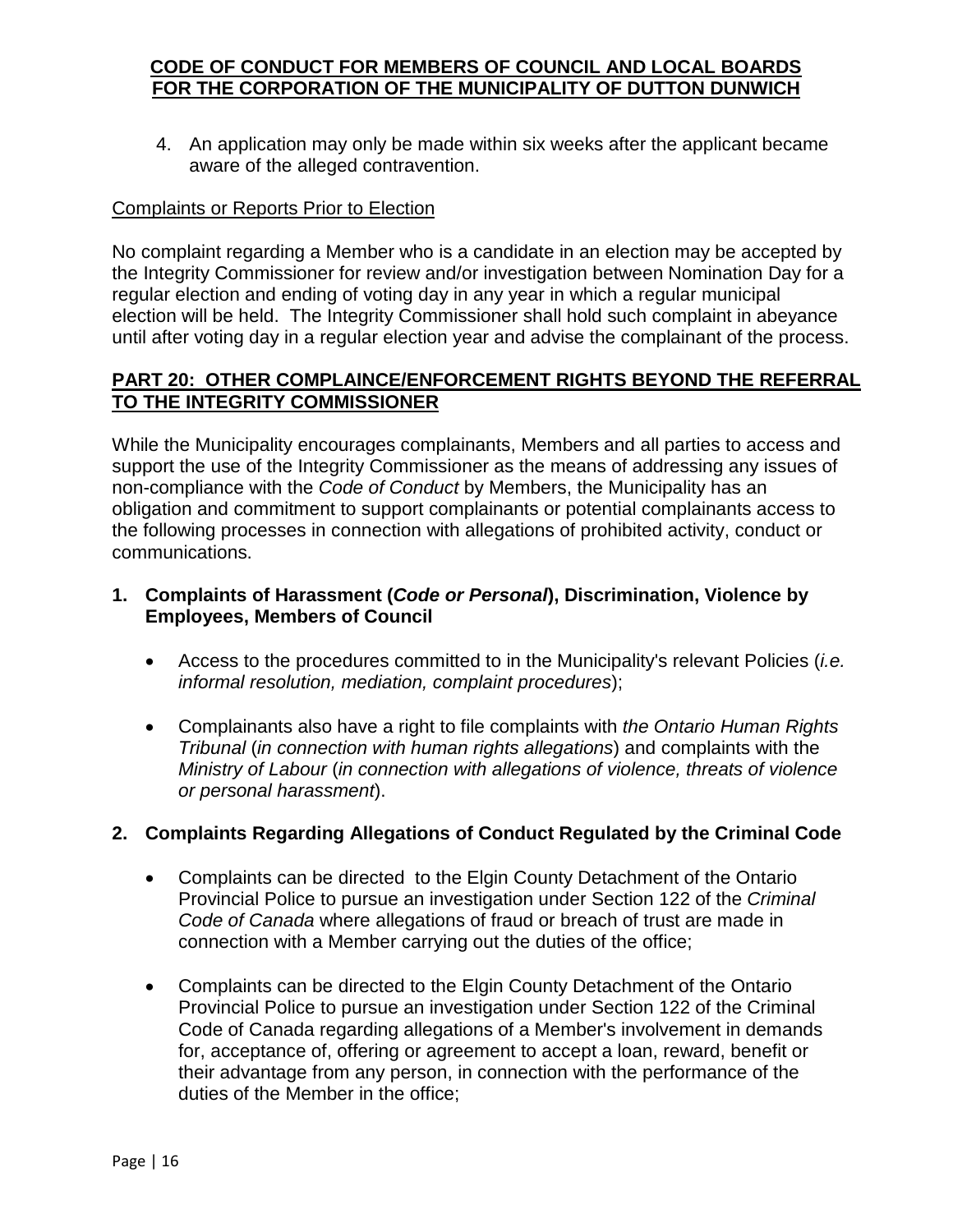#### **3. Complainant's Direct Dealings with Members in Connection with Concerns of Non-Compliance with the** *Code of Conduct*

- Any person who believes that a Member has infringed any standard under this *Code of Conduct* can advise the Member of the concern directly *(verbally or in writing*) that their activity infringes the *Code of Conduct*;
- Such person *(complainant*) may directly encourage the Member to stop the offending activity;
- Such person (*complainant*) should keep a record of the incident, including date, time, location, persons present and any other relevant information.

#### <span id="page-16-0"></span>**PART 21: JUDICIAL INVESTIGATION**

In circumstances where liability is denied and the alleged misconduct is serious in nature, Council may pass a resolution, pursuant to s. 274(1) of the *Municipal Act*, requesting a judicial investigation into the Member of Council, or Council's Local Board or Committee Member's conduct.

#### <span id="page-16-1"></span>**PART 22: SUMMARY**

The Municipality and all Members of Council share an important interest and responsibility in ensuring that the standards of conduct required under this *Code of Conduct* are understood, maintained and where necessary enforced by holding Members accountable.

The standards reflect the ethical and legal context in which the Municipality and Members must deliver services to the community served by the Council and Members. Deviations from the standards of conduct outlined in this *Code of Conduct* leave the Municipality, Council and individual Members exposed to the following:

- Reputational risk;
- Loss of credibility in the community;
- Risks of significant liabilities.

All Members of Council are expected to be knowledgeable of the contents of this *Code of Conduct* and of the appendiced Municipal Policies, and to adhere to the standards of conduct defined in the *Code of Conduct* and Policies.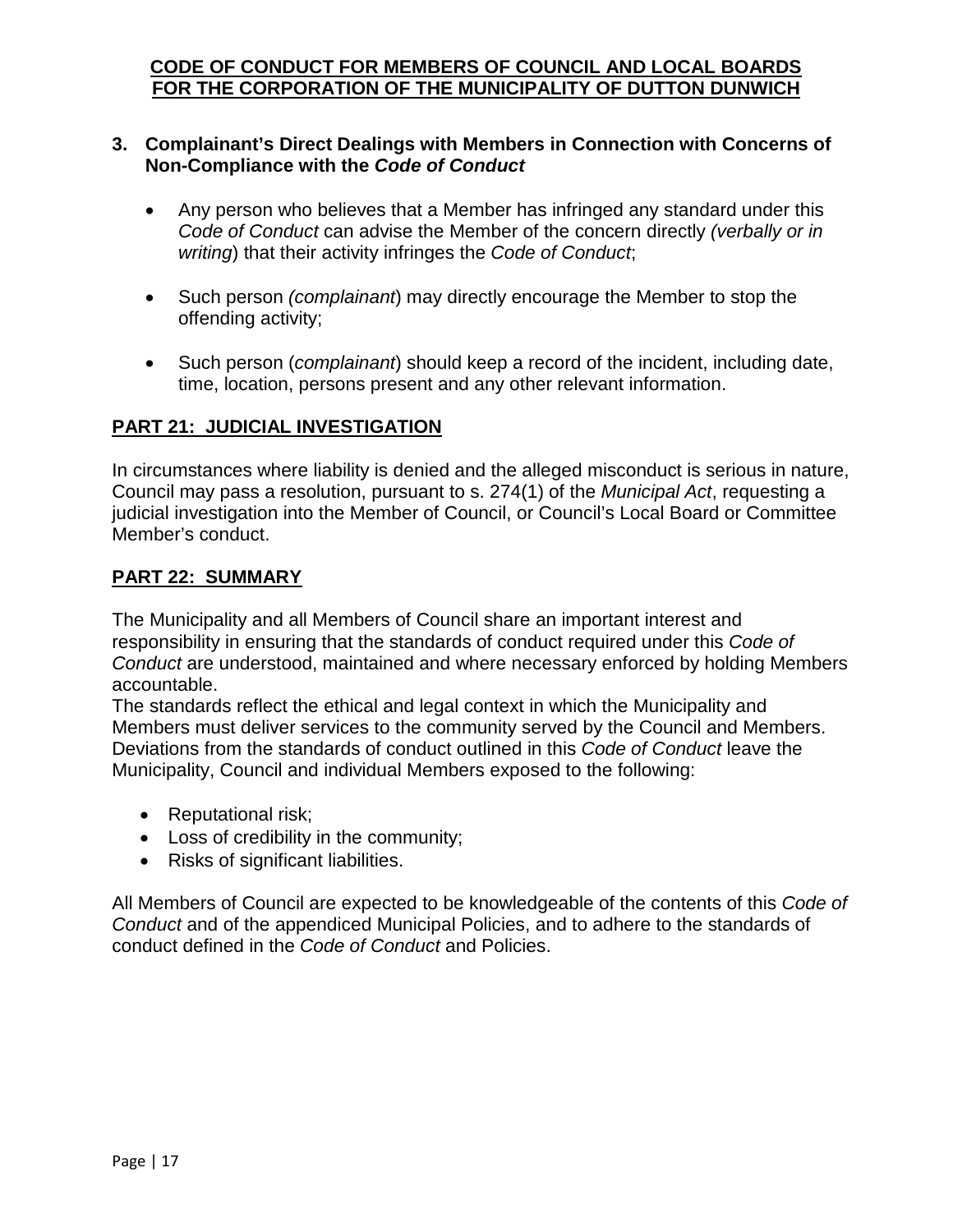#### *Appendix 1*

#### **INFORMAL COMPLAINT PROCEDURE**

Individuals (for example, Municipal employees, members of the public, members of Council or local boards (restricted definition), or organizations (including local boards (restricted definition) who have identified or witnessed behaviour or an activity by a member of Council or a local board (restricted definition) that they believe is in contravention of the *Code of Conduct for Members of Council and Local Boards (Restricted Definition)* the "Code of Conduct" would address the prohibited behaviour or activity themselves as follows:

- (1) advise the member that the behaviour or activity contravenes the Code of Conduct;
- (2) encourage the member to stop the prohibited behaviour or activity;
- (3) keep a written record of the incidents including dates, times, locations, other persons present, and any other relevant information;
- (4) tell someone else (for example, a senior staff member or an officer of the organization) about your concerns, your comments to the member and the response of the member;
- (5) if applicable, confirm to the member's satisfaction with the response of the member; or, if applicable, advise the member of your dissatisfaction with the response; and,
- (6) consider the need to pursue the matter in accordance with the formal complaint procedure outlined in *Appendix B*, or in accordance with another applicable judicial or quasi-judicial process or complaint procedure.

Individuals and organizations are encouraged to initially pursue this informal complaint procedure as a means of stopping and remedying a behaviour or activity that is prohibited by the Code of Conduct. With the consent of the complaining individual or organization and the member, the Integrity Commissioner may be part of any informal process. However, it is not a precondition or a prerequisite that those complaining pursue the informal complaint procedure prior to pursing the formal complaint procedure.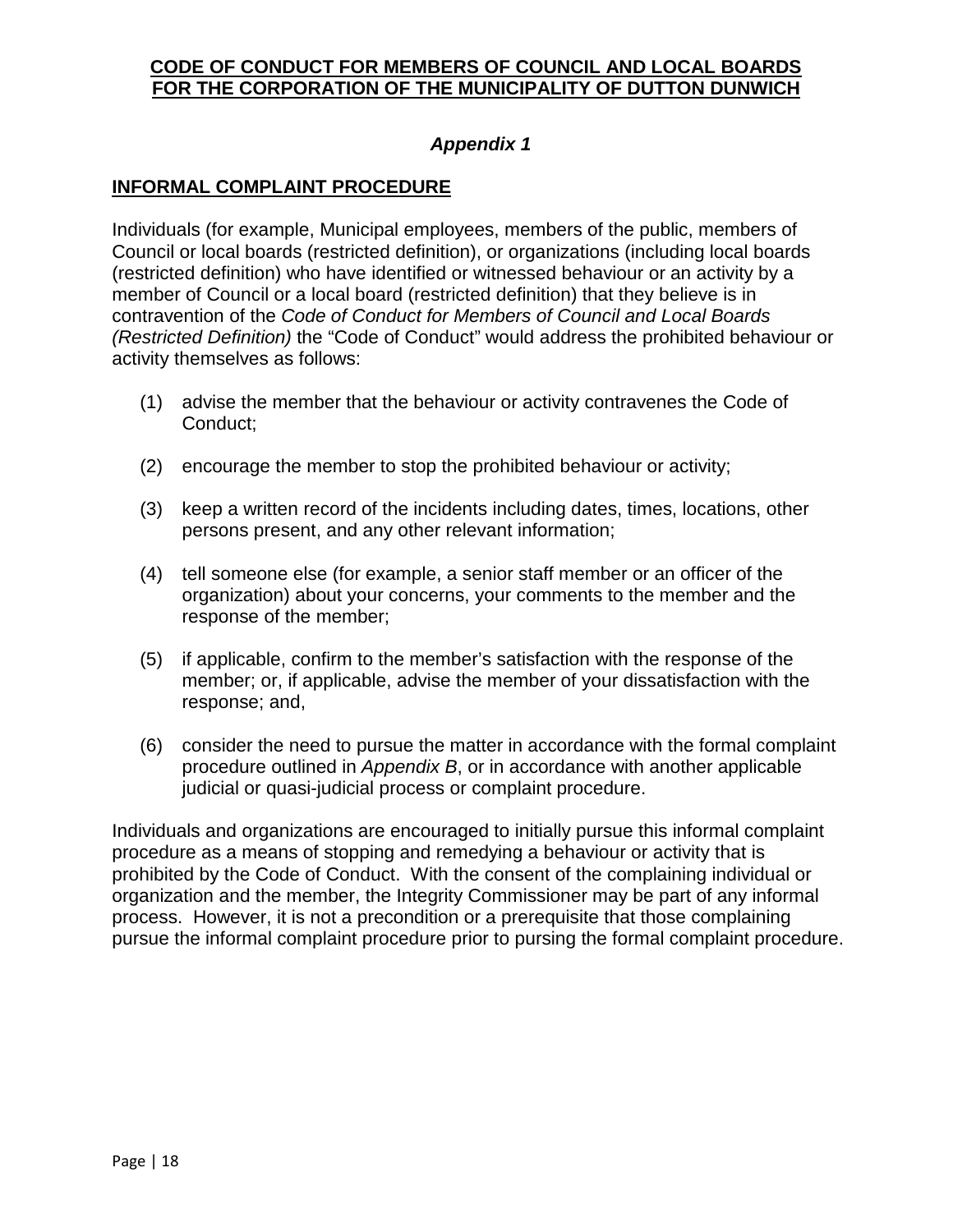#### *Appendix 2*

#### **DUTIES OF A MUNICIPAL INTEGRITY COMMISSIONER**

The Integrity Commissioner shall perform the duties and have the powers provided for in the Act, including but not limited to the following:

(1) *Advisory:* upon proper request, provide written and/or verbal advice to individual members of Council respecting the application of the Code of Conduct and/or any other procedures, rules, and policies relating to and reflecting upon their ethical behavior, including but not limited to general interpretation of the *Municipal Conflict of Interest Act* (Ontario); and furthermore and when appropriate, providing the full Council with specific and general opinions and advice respecting compliance by elected officials in respect of the provisions of governing statues, the Code of Conduct and any other applicable procedures, rules, and policies.

(2) *Compliance Investigation/Determinations*: upon proper request from a member of Council or local board, municipal administration or one or more members of the public, to conduct an inquiry and make a determination as to any alleged contravention of the Code of Conduct or applicable procedures, rules, and policies by a member of Council or local board and, thereafter, to report the details and results of such inquiry to municipal Council.

(3) *Educational*: provide the CAO/Clerk, or as directed with an annual report of activities during the previous calendar year as Integrity Commissioner, including but not necessarily limited to advice given to Council or individual members of Council and a summary of inquiry results and determinations; furthermore, provide outreach programs to members of Council and local boards and relevant staff on legislation, protocols, and office procedures emphasizing the importance of compliance with a Code of Conduct for public confidence in Municipal Government; and, furthermore, dissemination of information available to the public on the website operated by Dutton Dunwich.

Notwithstanding that set forth above, the parties acknowledge and agree that the function of the Integrity Commissioner is to provide advice and opinion to Council and members thereof, to provide independent complaint prevention, investigation, adjudication, and resolution to members of Council and the public, and education respecting adherence with the Code of Conduct for members of Council and other procedures, rules, and policies governing ethical behavior.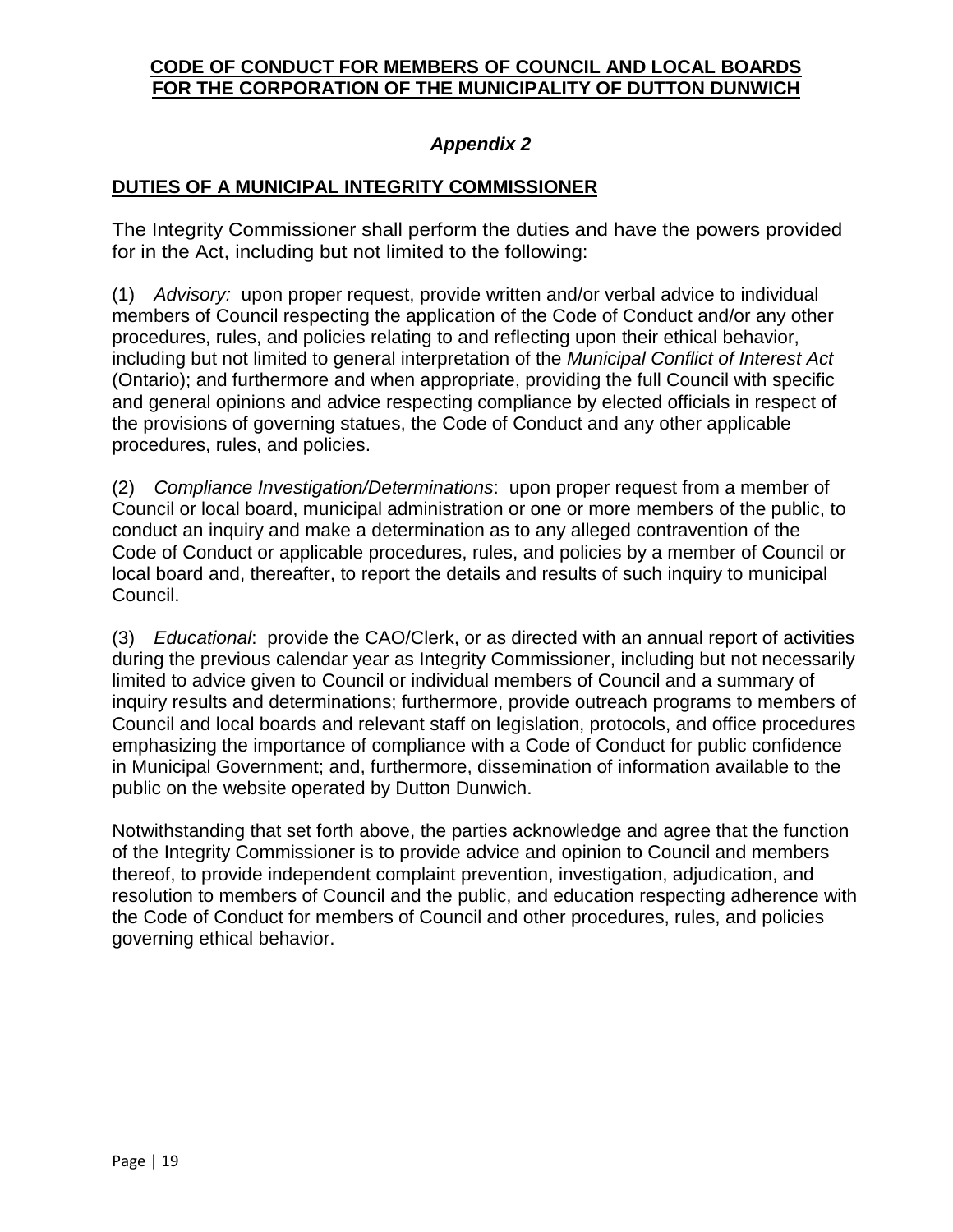#### *Appendix 2 (continued)*

The parties hereto also acknowledge and agree the Integrity Commissioner, will perform services, and in particular those services relating to advisory and educational duties, in a manner so as to avoid duplicated advice, opinion, and cost in respect of identical requests and inquiries – for example, the Integrity Commissioner shall decline to provide individualized advice and opinion to more than one member of Council or a local board on identical issues but should choose to provide general advice to Council or such local board as a whole to answer all such inquiries. In addition, it is recognized that the Integrity Commissioner, will likely receive requests for advice on matters involving compliance with the *Municipal Conflict of Interest Act* (the "MCIA") – while the Integrity Commissioner may provide general interpretation of the MCIA, it is expected that individual members of Council or local boards will seek independent legal advice on a specific question of individual compliance with such legislation. (until such time as Bill 68 is proclaimed) *Appendix C.*

(4) The application of sections 5, 5.1, and 5.2 of the *Municipal Conflict of Interest Act* to members of Council and of local boards will become the responsibility of the Integrity Commissioner on March 1, 2019.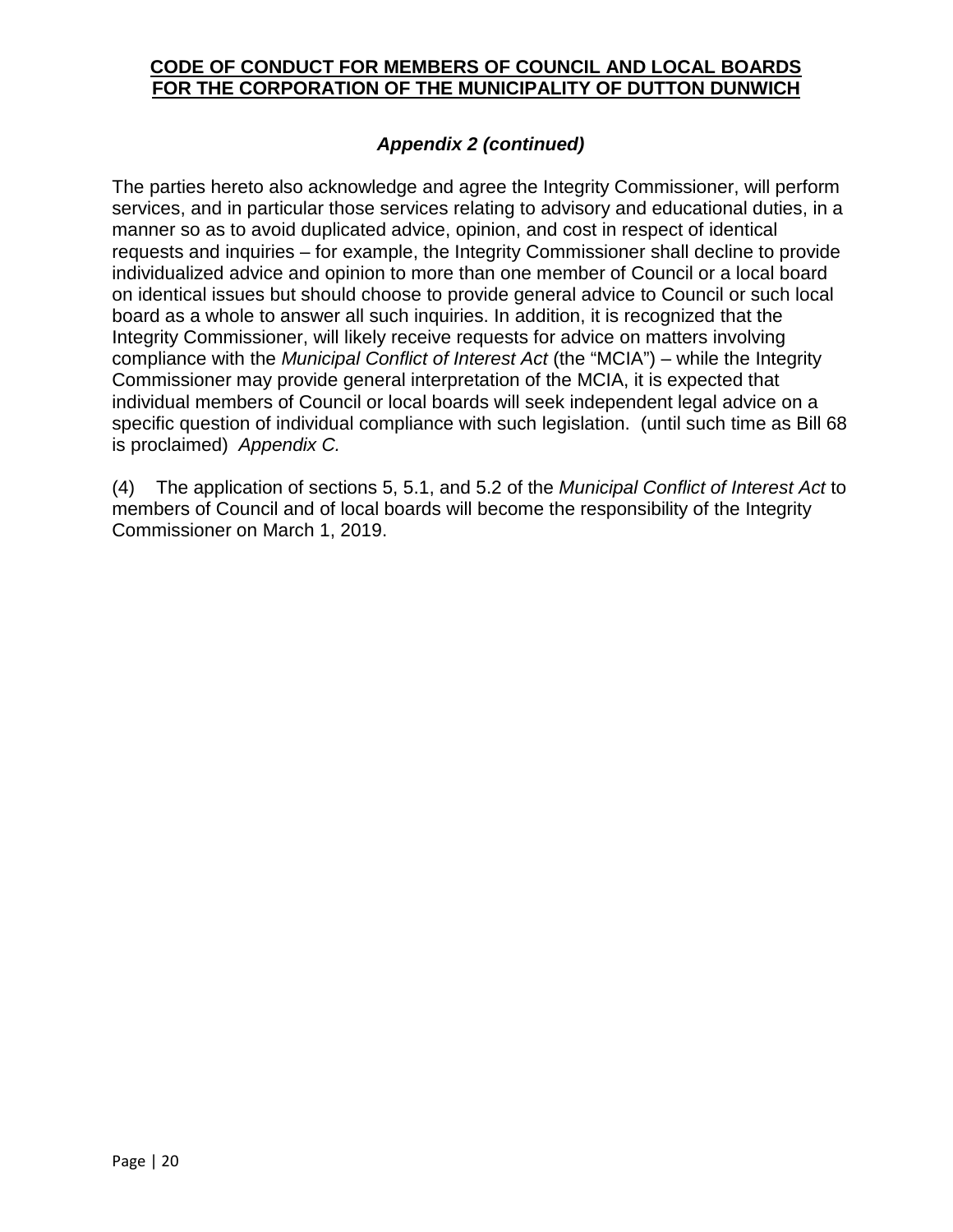#### *Appendix 3*

#### **COMPLAINT PROTOCOL**

- (1) Any member of Council, staff or the public that believes they have experienced or witnessed conduct in contravention with the Code of Conduct may file a complaint and request an investigation.
- (2) All complaints shall be in writing and signed by an identifiable individual.
- (3) A complaint shall set out reasonable and probable grounds for the allegation that the member has contravened the Code of Conduct and include a support affidavit that sets out the evidence in support of the complaint.
- *(4)* The complaint protocol information package shall be available at the Municipal CAO/Clerk's office. *Appendix B*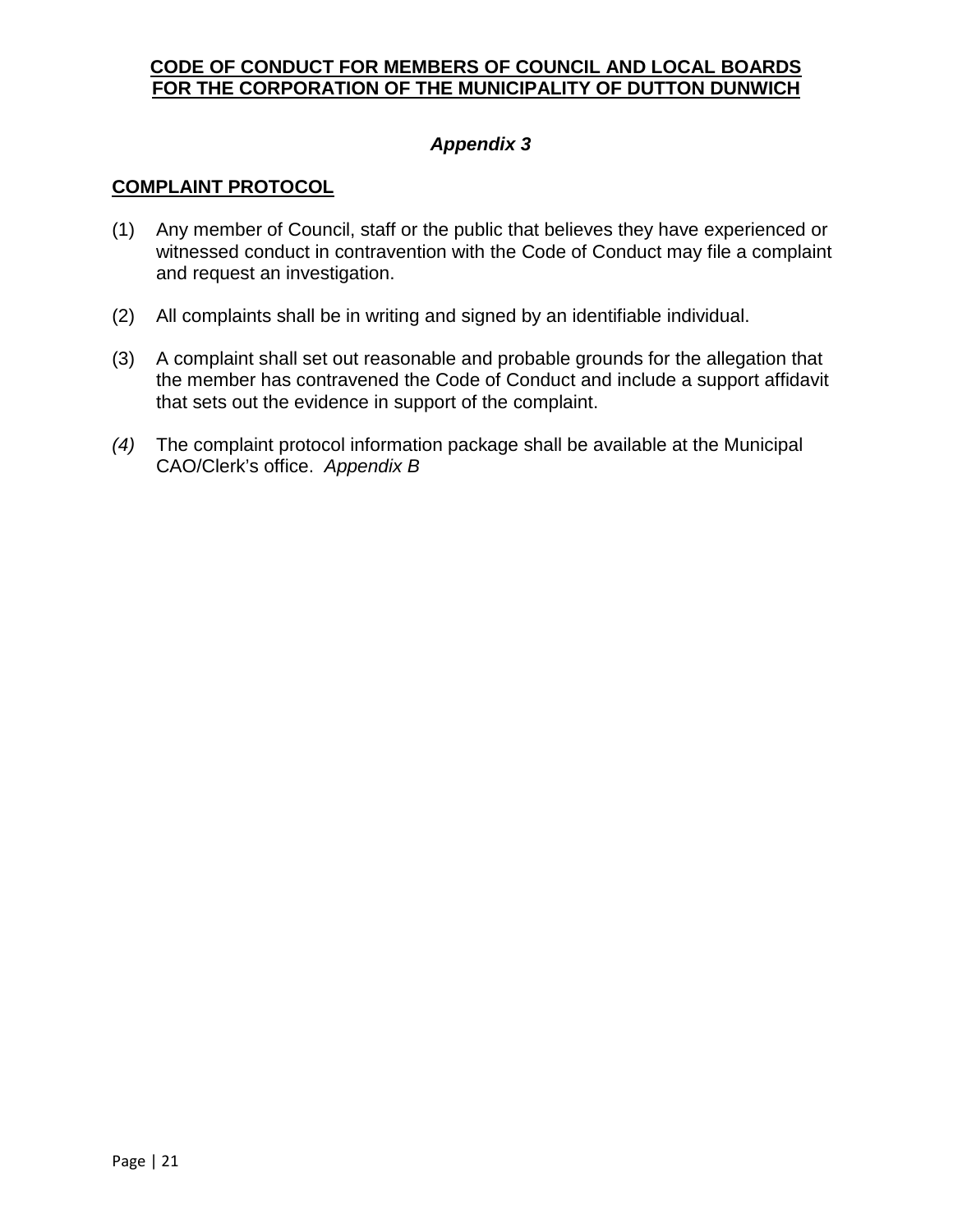

#### **Subject: Code of Conduct for Members of Municipal Council and Council's Local Board and Committee Members (hereinafter referred to as "Members")**

<span id="page-21-0"></span>\_\_\_\_\_\_\_\_\_\_\_\_\_\_\_\_\_\_\_\_\_\_\_\_\_\_\_\_\_\_\_\_\_\_\_\_\_\_\_\_\_\_\_\_\_\_\_\_\_\_\_\_\_\_\_\_\_\_\_\_\_\_\_\_\_\_\_\_\_\_\_

#### *COUNCILLOR ACKNOWLEDGEMENT*

The preceding Code of Conduct has been explained to me and I have received, read, and understood the Code of Conduct for the Corporation of the Municipality of Dutton Dunwich.

\_\_\_\_\_\_\_\_\_\_\_\_\_\_\_\_\_\_\_\_\_\_\_\_\_\_\_\_\_\_\_\_\_\_\_\_ Councillor Name (Please Print)

Councillor Signature Date

\_\_\_\_\_\_\_\_\_\_\_\_\_\_\_\_\_\_\_\_\_\_\_\_\_\_\_\_\_\_\_\_\_\_\_\_\_ \_\_\_\_\_\_\_\_\_\_\_\_\_\_\_\_\_\_\_\_\_\_\_\_\_\_\_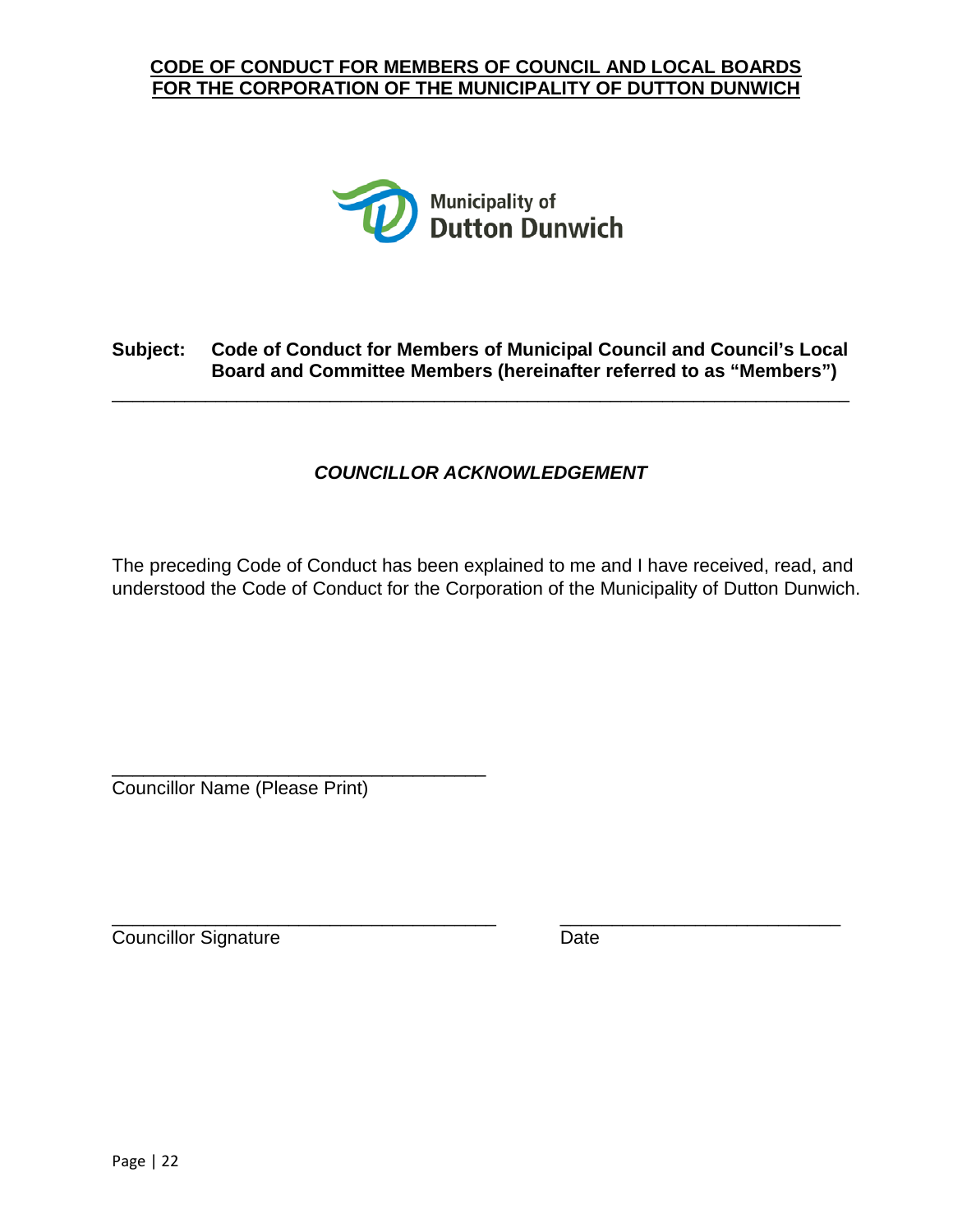

#### *Appendix A*

### **Council Code of Conduct Disclosure Statement MUNICIPALITY OF DUTTON DUNWICH**

#### **Council Code of Conduct**

<span id="page-22-0"></span>Part 7 of the Council Code of Conduct regarding the acceptance of gifts and benefits, requires members to disclose the receipt of certain gifts and benefits if the dollar value of a single gift or benefit exceeds \$200.00 or if the total value of gifts and benefits received from one source in a calendar year exceeds \$1,000.00. This Disclosure Statement is to be used to report on such gifts and benefits and shall be filed with the CAO/Clerk within 30 days of receipt of such gift or benefit, or upon reaching the annual limit. Disclosure Statements are a matter of public record.

#### **Nature of Gift or Benefit Received:**

| <b>Source of Gift or Benefit:</b>                                                                                                                                                                                                   |                                                                                                                       |  |
|-------------------------------------------------------------------------------------------------------------------------------------------------------------------------------------------------------------------------------------|-----------------------------------------------------------------------------------------------------------------------|--|
| ,我们也不能会在这里,我们的人们就会在这里,我们的人们就会在这里,我们的人们就会在这里,我们的人们就会在这里,我们的人们就会在这里,我们的人们就会在这里,我们的<br><b>Circumstances under Which Gift or Benefit Received:</b><br>,我们也不能会在这里,我们的人们就会在这里,我们也不能会在这里,我们也不能会在这里,我们也不能会在这里,我们也不能会在这里,我们也不能会不能会不能会。""我们,我 |                                                                                                                       |  |
| <u> 1989 - Andrea Santa Andrea Andrea Andrea Andrea Andrea Andrea Andrea Andrea Andrea Andrea Andrea Andrea Andr</u><br>Estimated Value of Gift or Benefit: \$                                                                      |                                                                                                                       |  |
| <b>Date Gift or Benefit Received:</b>                                                                                                                                                                                               | <u> 1989 - Johann John Stein, mars an deutscher Stein und der Stein und der Stein und der Stein und der Stein und</u> |  |
|                                                                                                                                                                                                                                     |                                                                                                                       |  |
| Date Statement Received by CAO/Clerk:                                                                                                                                                                                               |                                                                                                                       |  |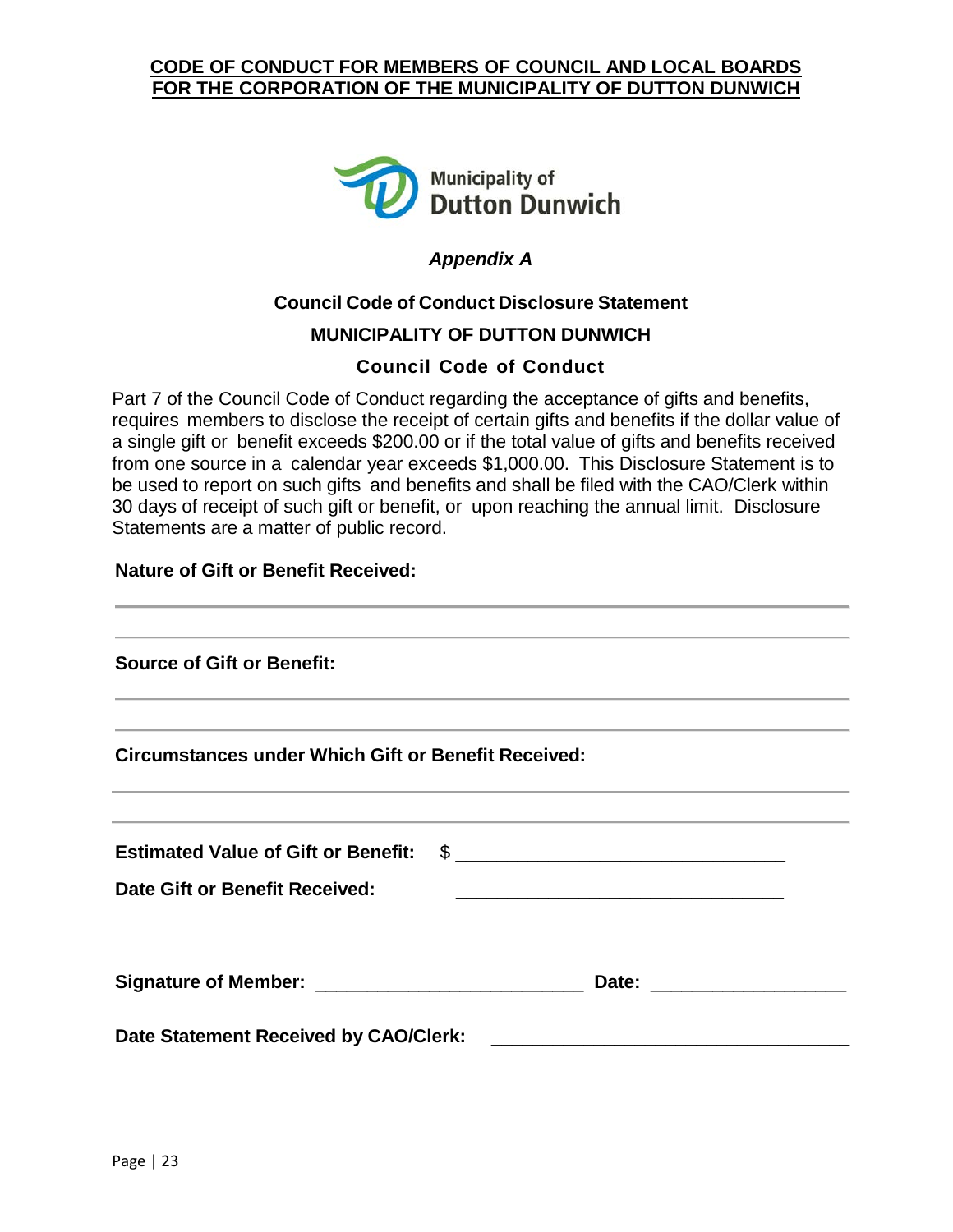

#### *Appendix B*

## <span id="page-23-0"></span>**Council Code of Conduct – Formal Complaint Form/Affidavit MUNICIPALITY OF DUTTON DUNWICH Council Code of Conduct**

| I, ___________________________________(full name), of the ____________________________(City, |  |
|----------------------------------------------------------------------------------------------|--|
|                                                                                              |  |
| Province of Ontario.                                                                         |  |
| MAKE OATH AND SAY (or AFFIRM):                                                               |  |
| 1. I have personal knowledge of the facts as set out in this affidavit, because              |  |
| (insert reasons e.g. I work for I attended a meeting at which etc.)                          |  |
| 2. I have reasonable and probable grounds to believe that a member of the Municipality of    |  |
|                                                                                              |  |

member) has contravened section(s) example the specify specify

section(s) of the Council Code of Conduct of the Municipality of Dutton Dunwich. The particulars of which are as follows:

(Set out the statements of fact in consecutively numbered paragraphs in the space below, with each paragraph being confined as far as possible to a particular statement of fact. If you require more space please use the attached *Schedule A* form and check the appropriate box below. If you wish to include exhibits to support this complaint, please refer to the exhibits as Exhibit A, B etc. and attach them to this affidavit.)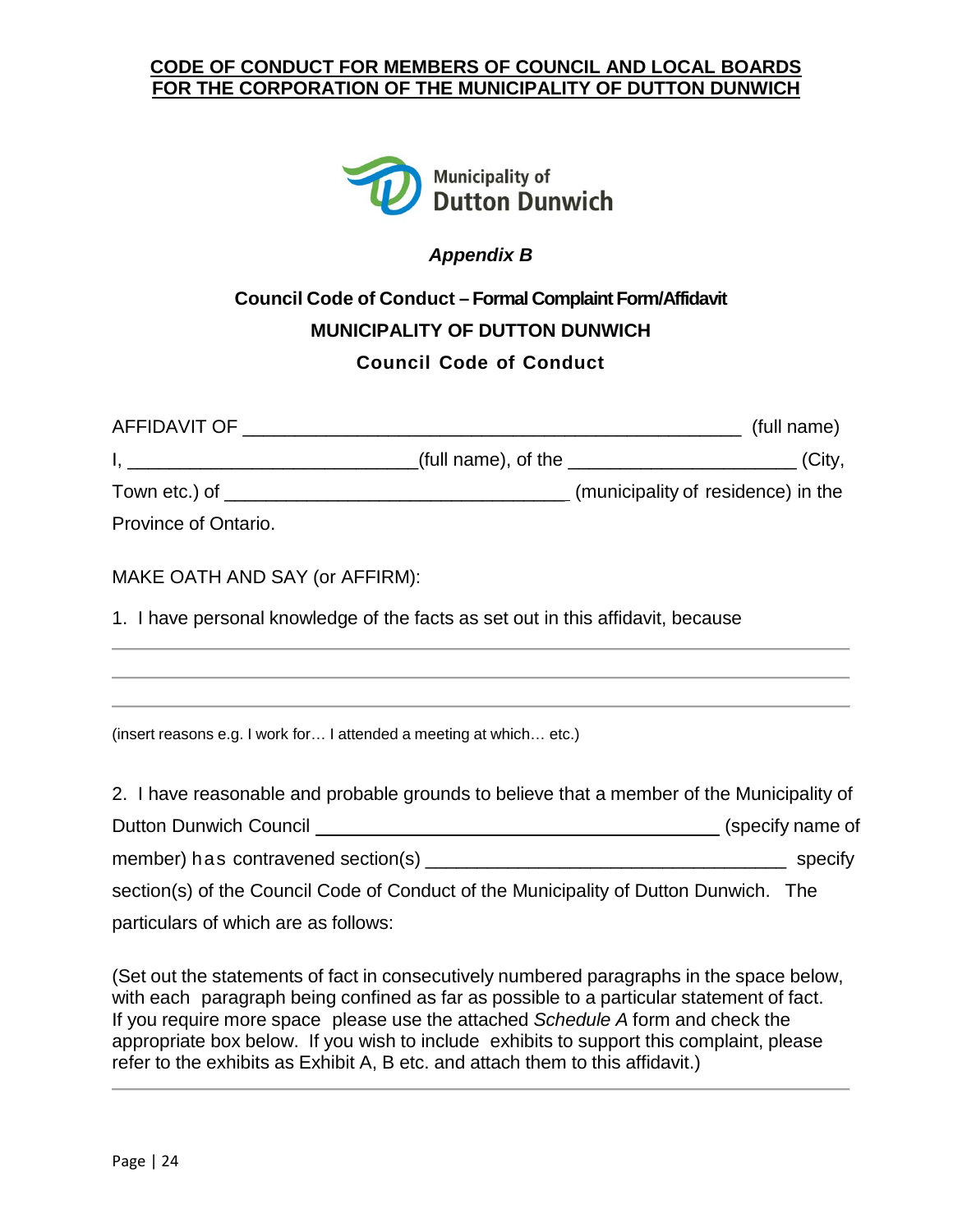Please see the attached *Schedule A*

1. This affidavit is made for the purpose of requesting that this matter be reviewed by the Municipality of Dutton Dunwich appointed Integrity Commissioner and for no other purpose.

| SWORN (or AFFIRMED) before me at the |             |
|--------------------------------------|-------------|
|                                      |             |
| (City, Town etc. of)                 |             |
|                                      |             |
| in the Province of Ontario on        |             |
| (data)                               |             |
|                                      | ) Signature |
|                                      |             |

\_\_\_\_\_\_\_\_\_\_\_\_\_\_\_\_\_\_\_\_\_\_\_\_\_\_\_\_\_\_\_\_\_\_\_\_\_\_ (Signature of Commissioner) (Signature) A Commissioner for taking affidavits etc.

**Please note that signing a false affidavit may expose you to prosecution under Sections 131 and 132 or 134 of the Criminal Code, R.S.C. 1985, c. C-46 and also to civil liability for defamation.**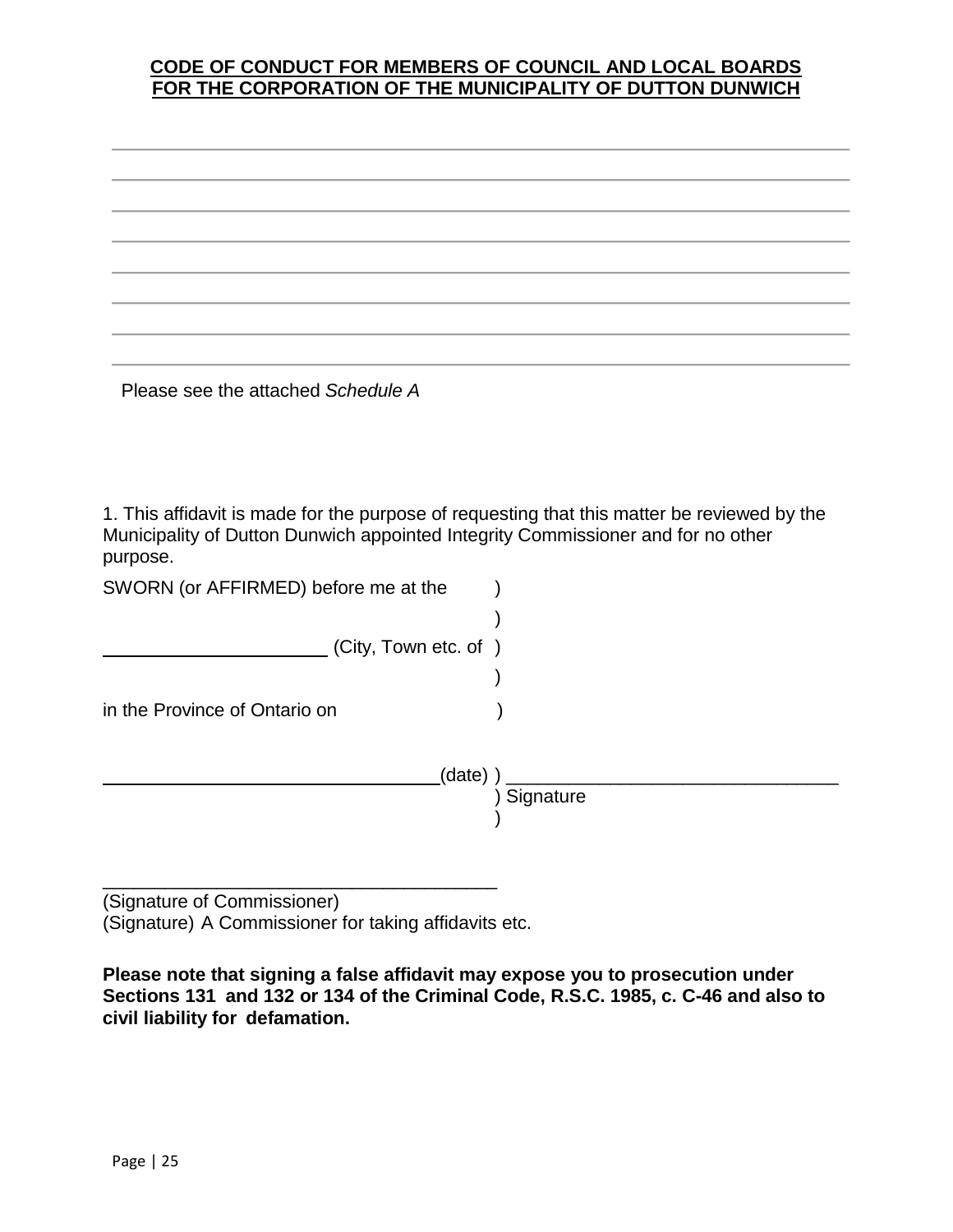

#### *Schedule A* **(Additional Information)**

#### **MUNICIPALITY OF DUTTON DUNWICH**

#### **Council Code of Conduct**

To the affidavit required under Part 18 Procedure – Formal Complaint of the Council Code of Conduct.

(If more than one page is required, please copy this blank page and mark each additional page as 2 of 2, 2 of 3, etc. at the top right corner.)

This *Schedule A* referred to in the affidavit of

(full name)

Sworn (or Affirmed) before me on this \_\_\_\_\_\_\_\_\_ day

of \_\_\_\_\_\_\_\_\_\_\_\_\_\_\_\_\_\_\_\_\_\_\_\_\_\_\_, \_\_\_\_\_\_\_.

\_\_\_\_\_\_\_\_\_\_\_\_\_\_\_\_\_\_\_\_\_\_\_\_\_\_\_\_\_\_\_\_\_\_\_\_\_\_\_\_\_\_\_ A Commissioner for taking affidavits, etc.

Page | 26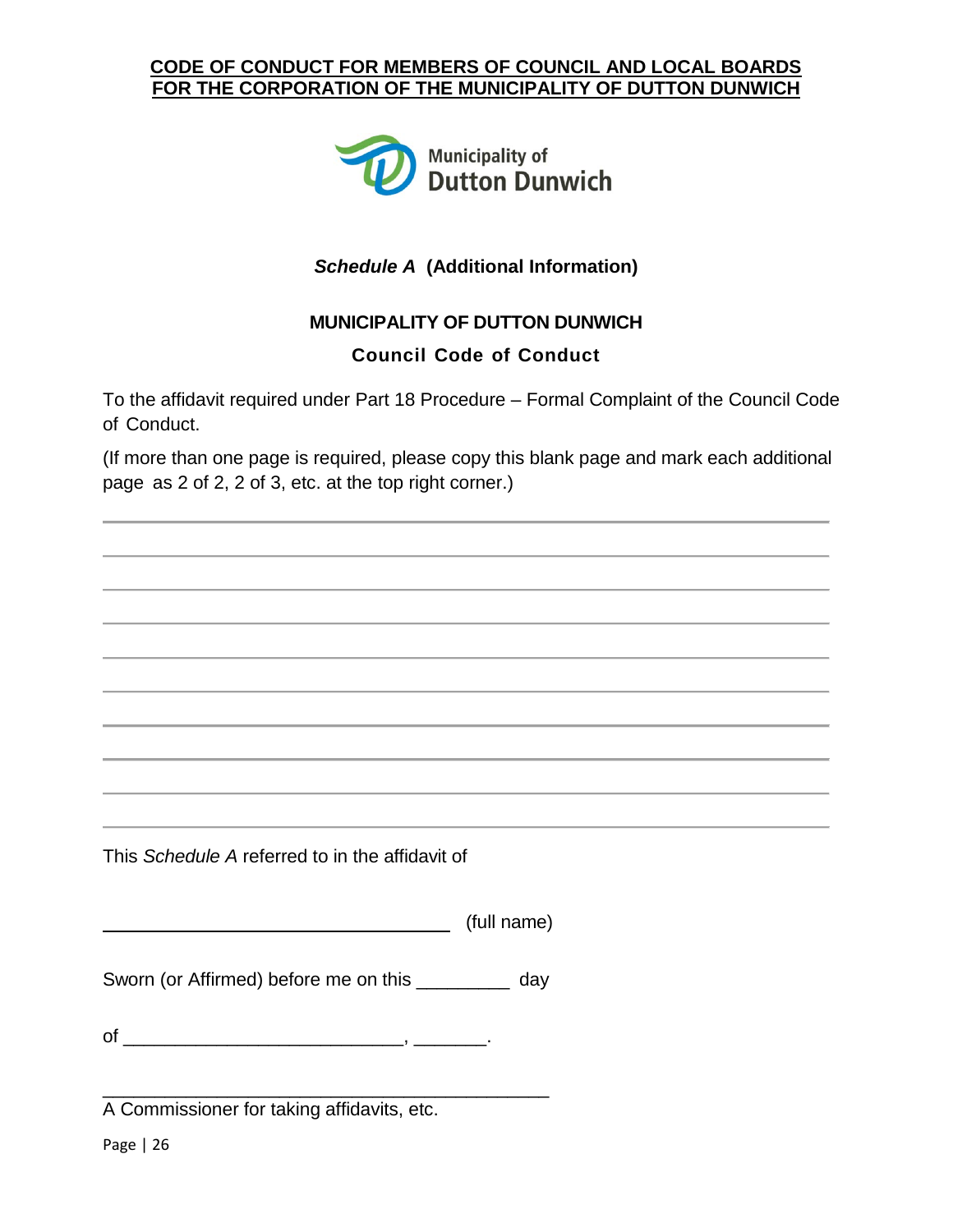

*Appendix C*

## <span id="page-26-0"></span>**Council Code of Conduct – Request for Advice Form MUNICIPALITY OF DUTTON DUNWICH Council Code of Conduct**

Name of Member:  $\blacksquare$ 

Telephone No.: \_\_\_\_\_\_\_\_\_\_\_\_\_\_\_\_\_\_\_\_\_\_\_\_\_\_\_\_\_\_\_\_\_\_\_\_\_\_\_\_\_\_\_\_\_\_\_\_\_\_\_\_\_\_\_\_\_

Email Address: \_\_\_\_\_\_\_\_\_\_\_\_\_\_\_\_\_\_\_\_\_\_\_\_\_\_\_\_\_\_\_\_\_\_\_\_\_\_\_\_\_\_\_\_\_\_\_\_\_\_\_\_\_\_\_\_

Advice Requested: (Please provide as much detail as possible. Attach additional pages if required.)

\_\_\_\_\_\_\_\_\_\_\_\_\_\_\_\_\_\_\_\_\_\_\_\_\_\_\_\_\_\_\_\_ \_\_\_\_\_\_\_\_\_\_\_\_\_\_\_\_\_\_\_\_\_\_\_\_\_\_\_\_\_\_\_\_\_ Signature of Requestor **Date Received by Integrity Commissioner** 

<span id="page-26-1"></span>

\_\_\_\_\_\_\_\_\_\_\_\_\_\_\_\_\_\_\_\_\_\_\_\_\_\_\_\_\_\_\_\_ \_\_\_\_\_\_\_\_\_\_\_\_\_\_\_\_\_\_\_\_\_\_\_\_\_\_\_\_\_\_\_ Date **Date Reply Issued** 

*Appendix D*

**Conflict of Interest Form**